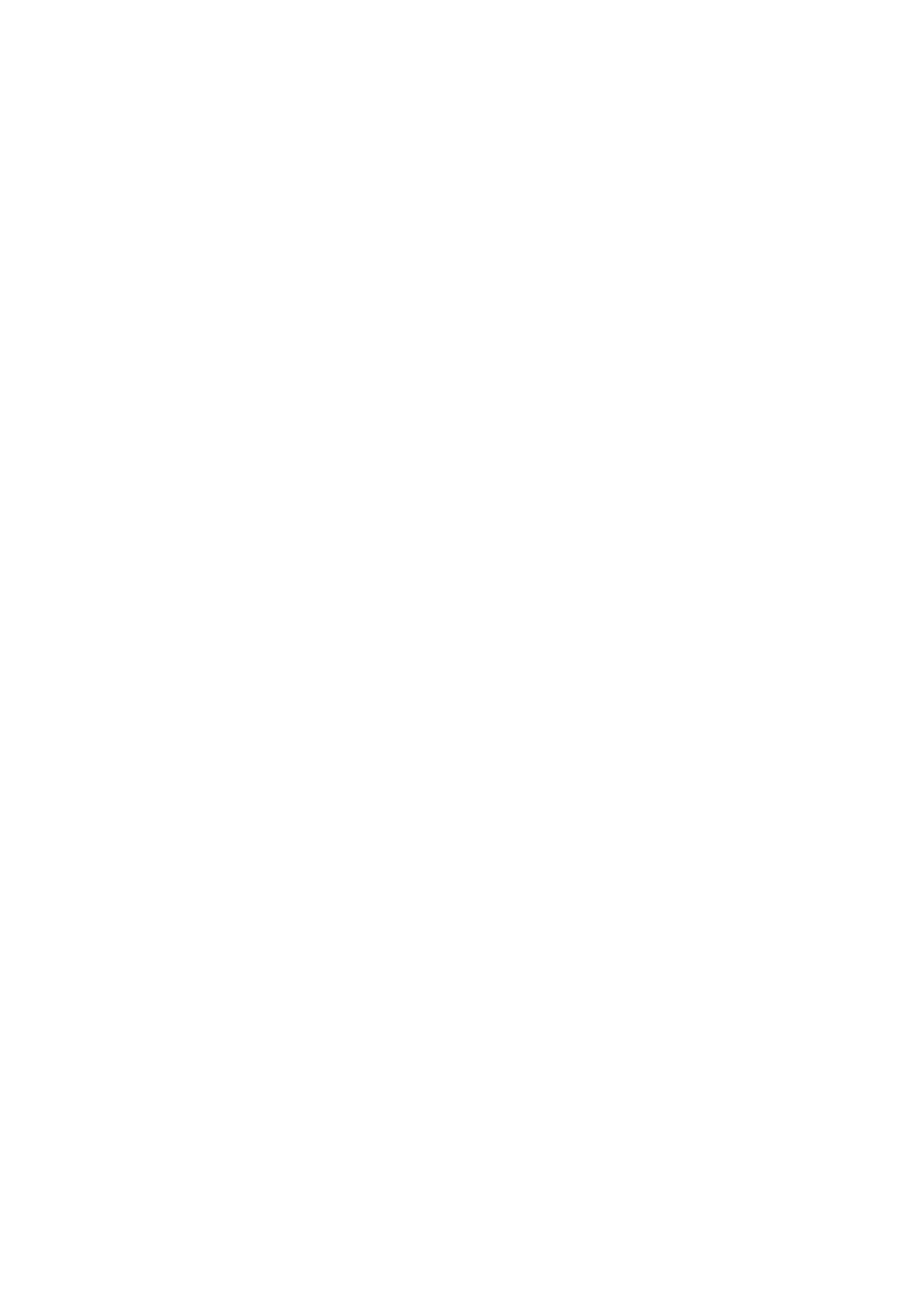## **1. Introduction**

The aim of this paper is an analysis of the evolution of tabletop RPGs in Poland, as seen through the prism of *Magia i Miecz* (1993–2002): the first and most of the time the only commercial RPG magazine on the Polish market. This evolution will be considered with reference to the history of RPG in the English-speaking world, most notably in the USA, and analysed with the use of the "classic" Gamism-Narrativism-Simulationism model.

The Threefold Model, developed collectively on rec.games.frp.advocacy group (1997; see also Kim, 2007) and summarised by John H.Kim (1998), distinguished three playing styles: gamism, simulationism, and dramatism (GDS). These were later renamed by *The Forge* community and Ron Edwards (2001) into gamism, simulationism, and narrativism (GNS), and in 2003 termed as "creative agendas" part of The Big Model (Edwards, 2003). The reception of the three styles/agendas was mixed; nevertheless, they tend to be referenced to in most academic discussions about the history or styles of RPG (e.g. Cover, 2010, Kindle, chapter 9, section "Limitation of Genre: Different Player Perspectives"; Peterson, 2012, Kindle, footnote 496; Tresca, 2011, Kindle, chapter 3, section "Narrative"; Mäkelä, Koistinen, Siukola, Turunen, 2005). It has produced a lasting impact on popular RPG theory in the industry media, and its use was extended also to LARPs – live action role-plays (as adapted by Bøckman, 2003).

For the purpose of this article, we will use the "classic" GNS triad from before The Big Model, the reason being its historical relevance. The time period analysed here ends in 2002, when GNS's expansion into The Big Model was not around yet. The old GNS may not be the optimal template to analyse present-day role-playing practices, but it seems an appropriate framework to map the evolutionary stages of tabletop RPG – especially, its 1996+ period in Poland, when the triumph of narrativism (storytelling) over gamism corresponded with the debate about these very concepts on English-speaking discussion groups. It was the GDS/GNS model that was used to think and write about the RPG experience in the late 1990s / early 2000s. Polish authors and opinion leaders, who frequented those English forums, were introduced to this conceptual framework, made their choices about preferred playing styles, and reflected the choices in their RPG writing. Thus, it might have had direct influence on the Polish RPG scene.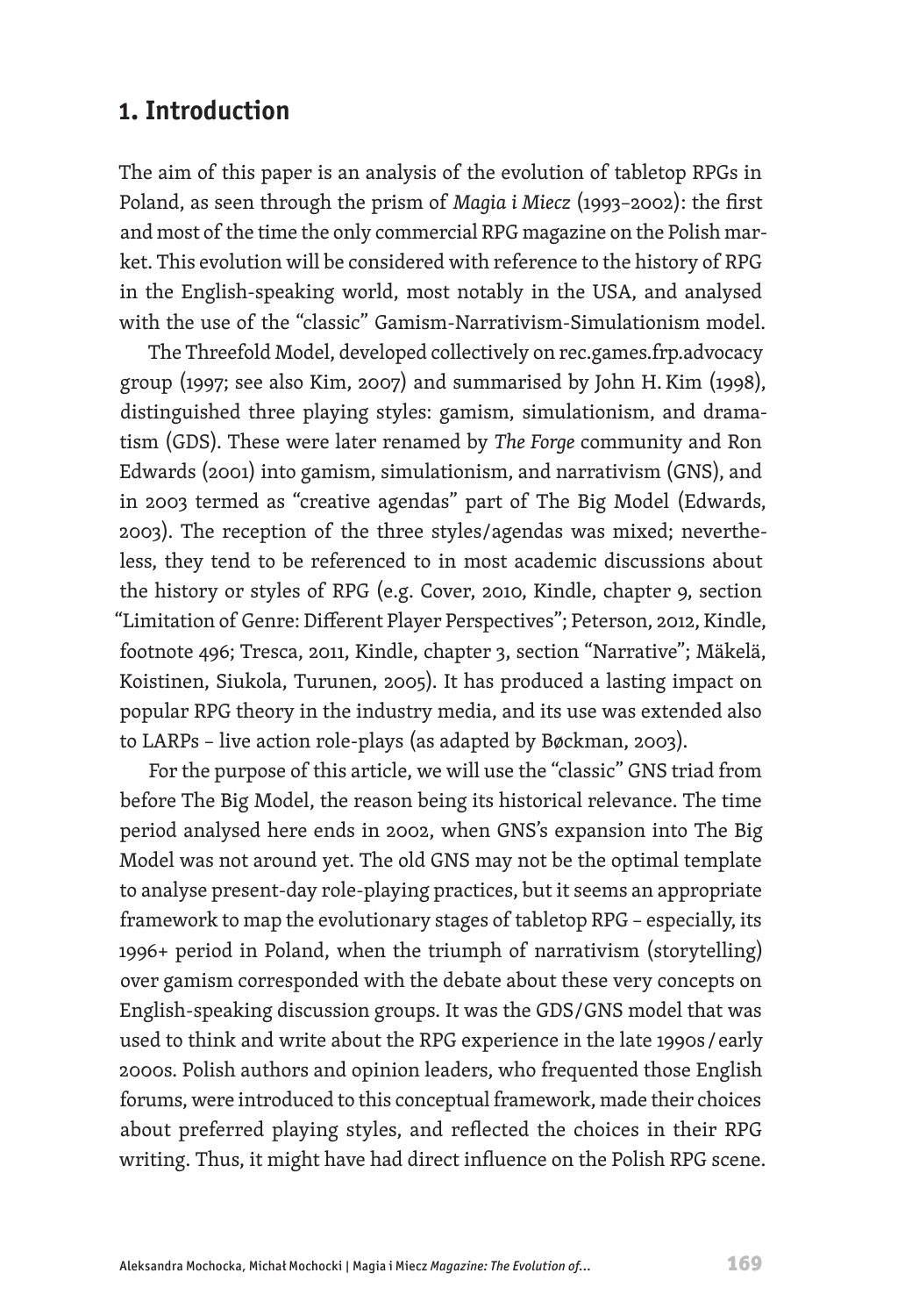In the tables below, each text is labelled as follows:

- $G =$  Gamist, if its main concern is winning, levelling up, and game mechanics: its balance, fairness, application, selection of mechanics-driven challenges;
- Sim = Simulationist, if its main concern is the accuracy ("realism") of game mechanics in its simulation of physical/biological / psychological phenomena (e.g. in combat) and the realism of the setting;
- N = Narrativist, if it focuses on the storytelling qualities of the RPG experience as similar to literary / film fiction, e.g. by focus on dialogue, narration, genre conventions, plot development, character personality and relationships;
- Sim/N = Simulationist/Narrativist, if it focuses on psychological realism in character behaviour (and acting) and on verisimilitude (or internal logic) in the working of the fictional world in its social, economic, legal and other aspects.

All translations of Polish titles and quotations to English are ours.

# **2. Year 1993: Origins in Pure Gamism**

The main content of issues 1–5/1993 was *Kryształy Czasu* (*Crystals of Time*), a complete handbook to a fantasy game published in instalments, concerned with races, character classes, game mechanics, sample scenarios, character generator, character development, the geopolitical environment etc. The game was similar to *Dungeons & Dragons* (Gygax, Arneson, 1974): dungeon crawls and quests focused on beating traps and monsters, collecting loot and experience points, and levelling up. "Initially, *Dungeons & Dragon*s was largely gamist, doing little to encourage in-depth role-playing or any form of storytelling" (Tresca, 2011, Kindle, chapter 3, section "Narrative"), and such were the *Crystals*. Artur Szyndler says that RPG is about "experiencing exotic and fantastic adventures in magical worlds" (1993a, p. 4), echoing the view of D&D's author Gary Gygax (1987; 1989), as cited in Tresca (ibid.). It was this D&D-like game, with a very complex dice-based rule system and cliché fantasy world, that was first available in Polish and was central to the only RPG magazine on the market. Hence, the foundations for the RPG fandom laid by the *Magia*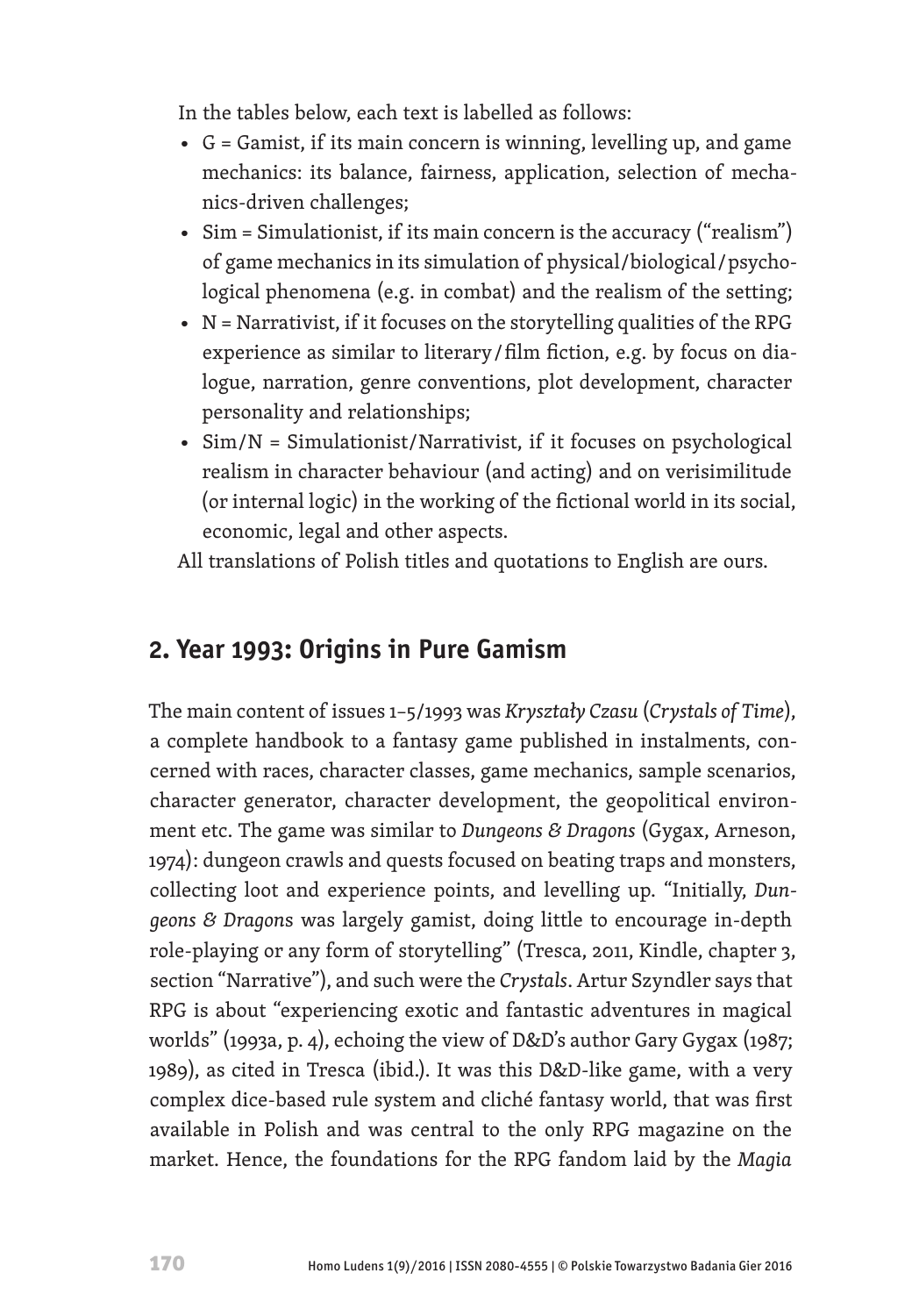*i Miecz* (further referred to as MiM) magazine assumed gamism as the expected playing style.

Initially, *Crystals of Time* occupied so much space that little was left for other magazine content. In issues 1–5/1993 (between 36 and 48 pages each), about 15–20% of the text was used for regular sections: editorial, letters to the editor (starting in 3/1993), game reviews, info on Polish SF/game clubs, and a final section on non-RPG games: miniature models in 1/1993, LARP in 2/1993, and strategic wargaming from 3/1993 on. Beside these "regulars", the rest was simply a part of *Crystals of Time* handbook, with a maximum of three other texts (none in 1/1993; a short story in 5/1993).

| Author                   | Title<br>(with English translation)                                                                                    | Content                                                                                                                                                                                                                                                       | Playing<br><b>Style</b> |
|--------------------------|------------------------------------------------------------------------------------------------------------------------|---------------------------------------------------------------------------------------------------------------------------------------------------------------------------------------------------------------------------------------------------------------|-------------------------|
| Victor $+$<br>T. Stępień | "X przykazań Mistrza<br>Gry" (The GM's Ten<br>Commandments)                                                            | encourages players to act out<br>dialogues, GMs to diversify the<br>speech of NPCs, and everyone<br>to pay attention to the physical<br>realism, e.g. that carrying<br>a heavy load should decrease<br>agility (based on the 122 issue<br>of Dragon Magazine) | Sim/N                   |
| Jacek<br>Brzeziński      | "Charakter postaci<br>a specyfika sytuacji w RPG"<br>(Character's alignment<br>versus situational specifics<br>in RPG) | talks about psychological realism<br>and how different alignments<br>(good/evil; law/chaos) result in<br>different responses to the same<br>situation                                                                                                         | Sim                     |
| Carlos M.                | "Wpływ gier Role-Playing<br>na zmiany w psychice"<br>(Influence of RPG on mental<br>changes)                           | not relevant to playing styles                                                                                                                                                                                                                                |                         |

#### **2/1993**

#### **3/1993**

| Author    | Title<br>(with English translation)          | Content                                                                                                                          | Playing<br>Style |
|-----------|----------------------------------------------|----------------------------------------------------------------------------------------------------------------------------------|------------------|
| Anonymous | "Samotna przygoda" (The<br>Lonely Adventure) | how to run a scenario for only<br>one character; focused on<br>difficulty levels of traps and<br>monsters, healing options, etc. | G                |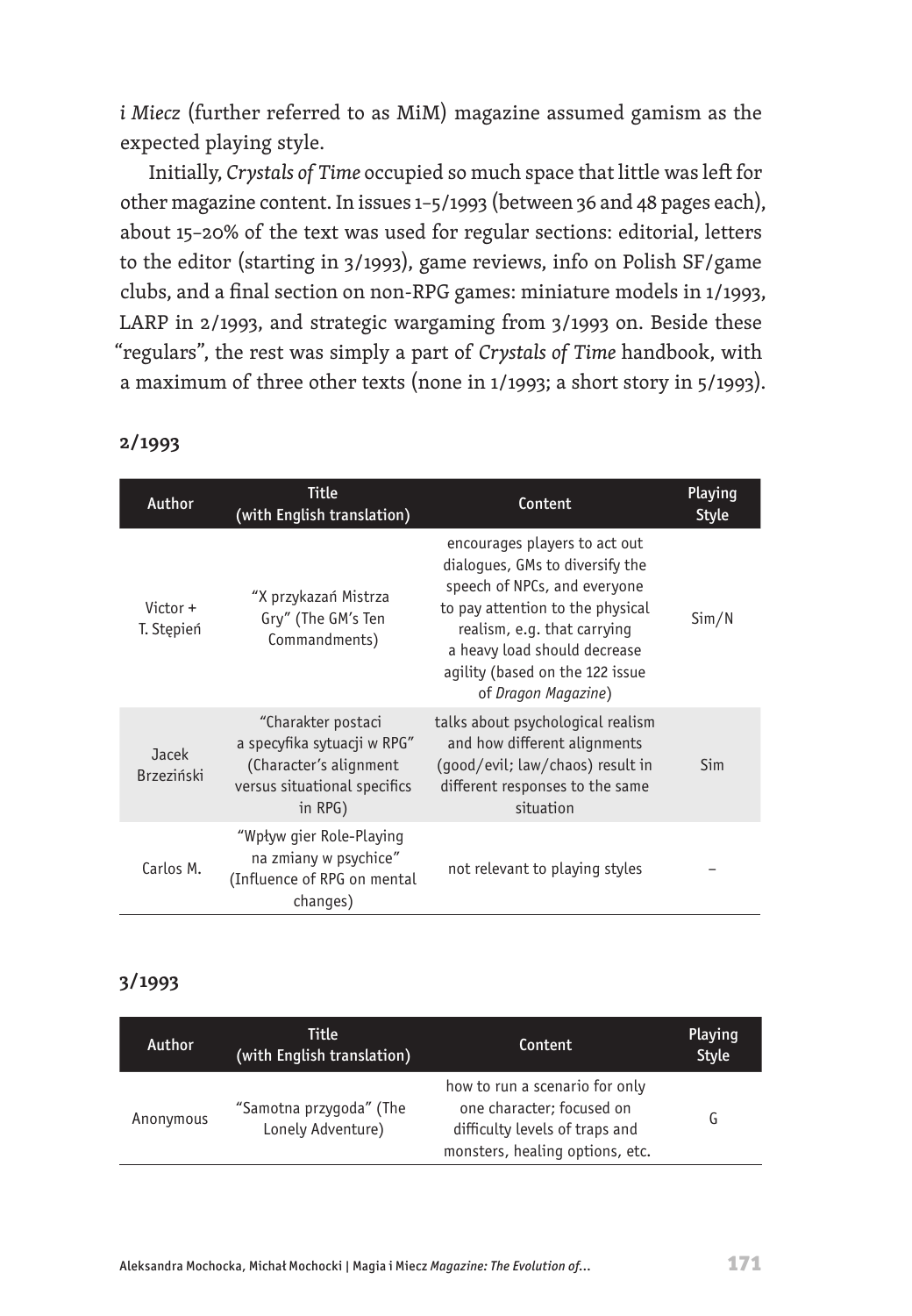| Author      | Title<br>Content<br>(with English translation)                               |                                                                                                                      | Playing<br>Style |
|-------------|------------------------------------------------------------------------------|----------------------------------------------------------------------------------------------------------------------|------------------|
| Paweł Opara | "Czarownik Damazy<br>o niewidzialności" (Sorcerer<br>Damazy on Invisibility) | long essay on the practical<br>aspects and theory behind<br>Invisibility spells, with expansion<br>of game mechanics | G/Sim            |

Apart from the three articles heralding the advent of simulationism, no other text (including scenarios) in issues 1/1993 to 5/1993 reached beyond gamist fantasy. Sample single-player adventures published in the early issues served as tutorials to the *Crystals of Time* mechanics. Full scenarios for adventuring parties, published in 4/1993 ("Przygoda: Nieproszony gość" [An Adventure: Uninvited Guest]) (Anonymous, 1993b) and 5/1993 ("Demoniczna Horda" [Demonic Horde]) (Szyndler, 1993b), were typical dungeon crawls with traps, monsters and treasures; "Demonic Horde", specifically, was later remembered as the epitome of this gaming style (Mochocki, 2007, p. 35).

# **3. Early 1994: Towards Simulationism**

With 5/1993, the publication of *Crystals of Time* "core books" was almost completed. More spells, items, monsters, scenarios, settings and new rules were yet to come, but merely as expansions (however, as Adrian Kuc insists, for spellcasting character classes it was necessary to have access to descriptions of spells from MiM 6/1993 [personal communication, 2016]). Plus, *Magia i Miecz* grew in size: first to 66, then 82 and more pages. Thus, in 1994 the hegemony of *Crystals of Time* was over.

There finally was enough space to make it a genuine magazine, not a serially published game handbook with tiny additions of magazine content. The issue 1/1994 brought a large dose of simulationism, "a simulationist sort of approach where realism in the storyworld is privileged over game rules" (Cover, 2010, Kindle, Chapter Notes, section "Chapter 7"). In MiM, it took the form of calls for "realism" in game mechanics and world/character behaviour. It also opened a long-continued cycle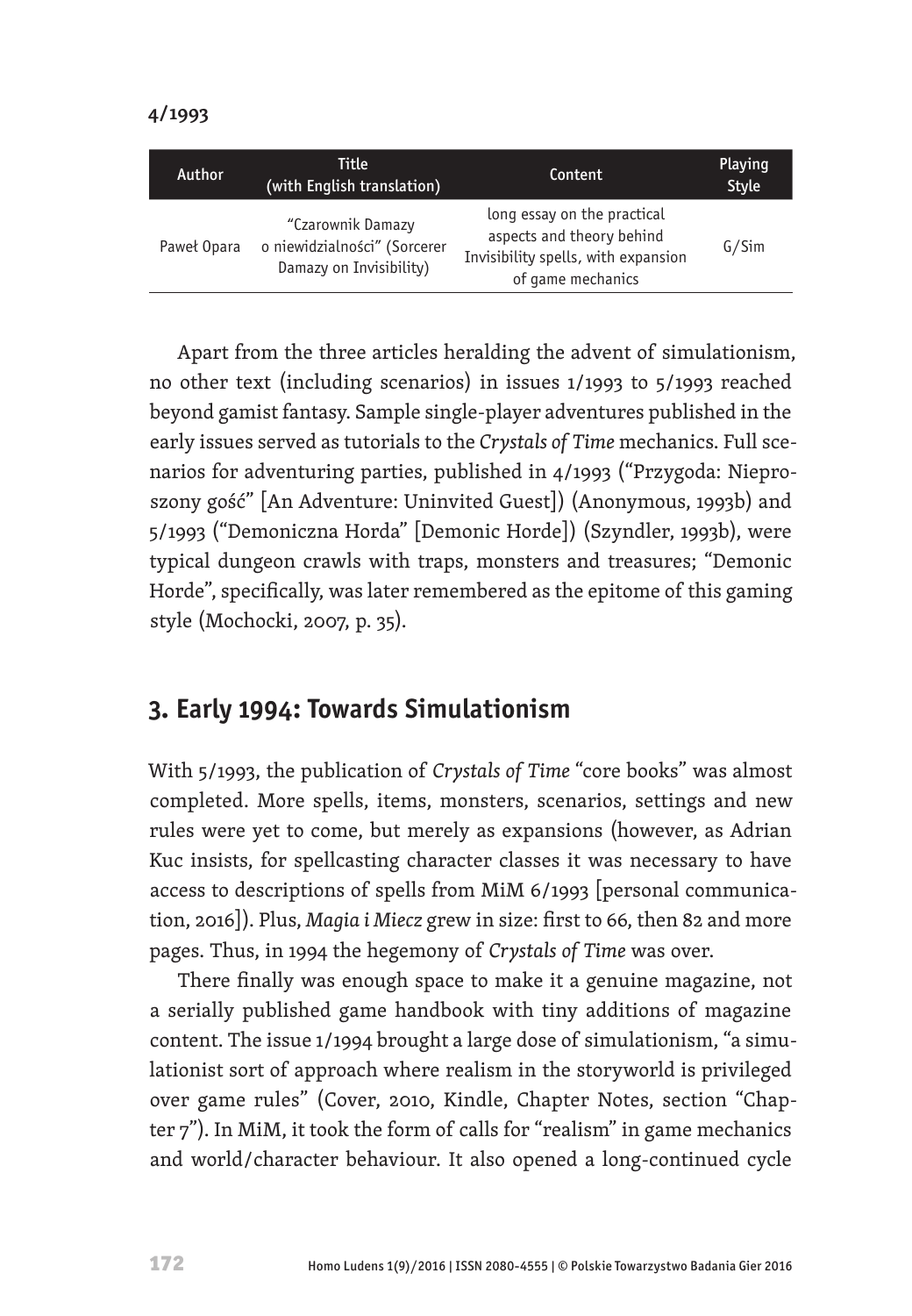of popular science texts about the history, technology, economy of realworld cultures (most notably, European Middle Ages), which should help gamemasters create more believable (= realistic) settings. Very much like the 1977 game of *Chivalry & Sorcery* (Simbalist, Backhaus, 1977) in the US, whose "authors strove to depict a plausible world, one where the actions of characters had a coherent and believable context" (Peterson, 2012, Kindle, section 5.10: "D&D among the RPGs").

| Author                     | <b>Title</b><br>(with English<br>translation)                               | Content                                                                                                                                                                                                                                                                                                                                                                                   | Playing<br><b>Style</b> |
|----------------------------|-----------------------------------------------------------------------------|-------------------------------------------------------------------------------------------------------------------------------------------------------------------------------------------------------------------------------------------------------------------------------------------------------------------------------------------------------------------------------------------|-------------------------|
| Jacek<br><b>Brzeziński</b> | "Błędy i wypaczenia"<br>(Errors and<br>distortions)                         | talks a lot about immersion in the<br>character's mind, but not for the sake<br>of immersionism - his main concern<br>is realism, and he sees immersion as the<br>necessary means to achieve it; "The<br>genuine realism of the game needs good<br>and thorough immersion in the character's<br>psyche" (Brzeziński, 1994a, p. 16)                                                        | Sim/N                   |
| Paweł Opara                | "Fenomen Magicznego<br>Pocisku" (The<br>Phenomenon of the<br>Magic Missile) | a manual on the use of Magic Missile spell,<br>with quasi-realistic attention to detail,<br>to cause-effect relationships, to context<br>and environment (e.g. even though the<br>magic missile deals little damage, it will<br>disarm an opponent if it hits him/her in<br>the hand, or blind him if it hits the eyes, or<br>knock over a mounted warrior if it hits the<br>horse's leg) | Sim                     |
| Robert Zegar               | "Rycerz" (Knight)                                                           | about medieval knights                                                                                                                                                                                                                                                                                                                                                                    | Sim                     |
| Artur<br>Szrejter          | "Czy Wikingowie mieli<br>rogi?" (Did the Vikings<br>have horns?)            | about Vikings                                                                                                                                                                                                                                                                                                                                                                             | Sim                     |

**1/1994**

After 1/1994, the "GM's Almanac" section frequently included: a) historical texts intended as guidelines for quasi-historical settings: about horses; swords; armoured warriors; Viking runes; medieval executioners; religious orders and monasteries; mythological creatures etc.; b) nonhistorical texts which clearly addressed fantasy settings, but took the serious "realistic" tone like the above-described "Phenomenon of the Magic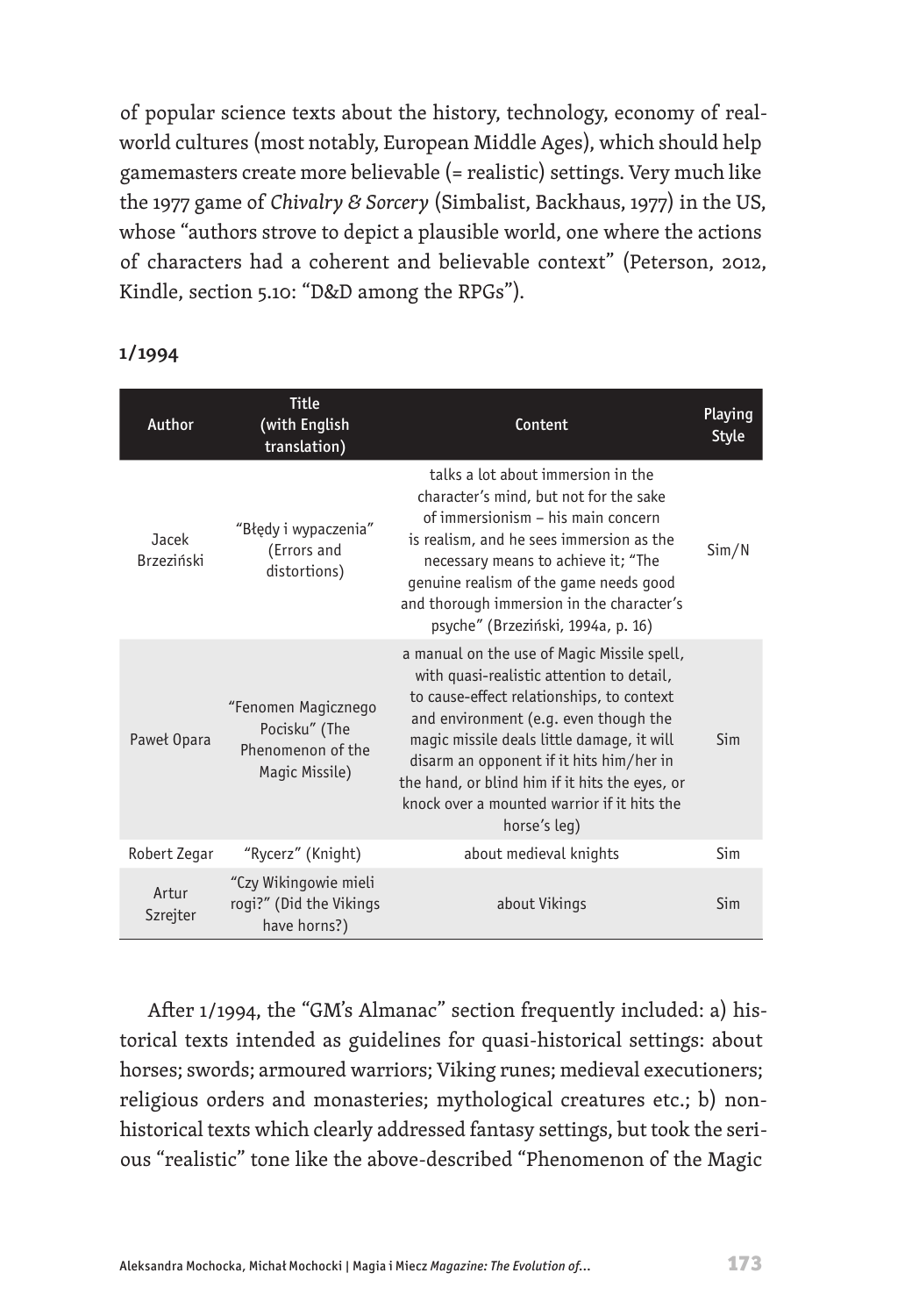Missile". Such were e.g. "Pułapki" (Traps) in 3/1994 (Mincberg, 1994) and "Vademecum…" in 4/1994 (Anonymous, 1994; see the table below). On the downside, the tendency to realism led to the increased complexity of game rules and loads of detailed information, which is again parallel to the American case of early simulationism, as exemplified by *Chivalry & Sorcery*. Peterson says: "As the realism rose to vertiginous heights, the playability of *Chivalry & Sorcery* precipitously plummeted" (2012, Kindle, section 5.10: "D&D among the RPGs"). He also quotes Lewis Pulsipher's opinion from the issue 5 of the *White Dwarf* magazine: "C&S is the fantasy role-playing expression of the wargamers who favour realism and simulation, while D&D is the expression of playability fans who want a good game, not simulation" (as cited in: Peterson, 2012, ibid.).

Despite the loud calls for realism, gamism was still heavily present in MiM. For example, in the issue 2/1994 another fantasy game for beginners was published, short enough to fit into one edition of the magazine: *Oko Yrrhedesa* (*The Eye of Yrrhedes*) by Andrzej Sapkowski. The issue 3/1994 described *Advanced Dungeons & Dragons* (Gygax, 1977, 1978), its various worlds and supplements, and it contained one scenario for AD&D.Also in 1994, texts and scenarios for *Warhammer Fantasy Role Play* (Halliwell, Priestley, Davis, Bambra, Gallagher, 1986) began to appear, and in the late 1994 MiM's publisher (Mag) released the Polish edition of WFRP (in a book format). All four games featured in MiM were heroic fantasy with dice-based rule systems presented with a gamist attitude. At the same time, the "GM's Almanac" in 1994 was strongly leaning towards simulationism, and also started to give floor to narrativism. The contents of issue 4/1994 are a representative sample of this mixture:

| Author       | <b>Title</b><br>(with English<br>translation)         | Content                                                                                                          | Playing<br><b>Style</b> |
|--------------|-------------------------------------------------------|------------------------------------------------------------------------------------------------------------------|-------------------------|
| Ken Rolston  | "Element ryzyka"<br>(Element of Risk)                 | scenario for WFRP (from the issue<br>107 of White Dwarf)                                                         | G/N                     |
| Chris Felton | "Nie potrzeba nam<br>psycholi" (No Psychos<br>Needed) | text for WFRP players on the psychology<br>of elves, dwarves and halflings (from<br>the issue 92 of White Dwarf) | N                       |

#### **4/1994**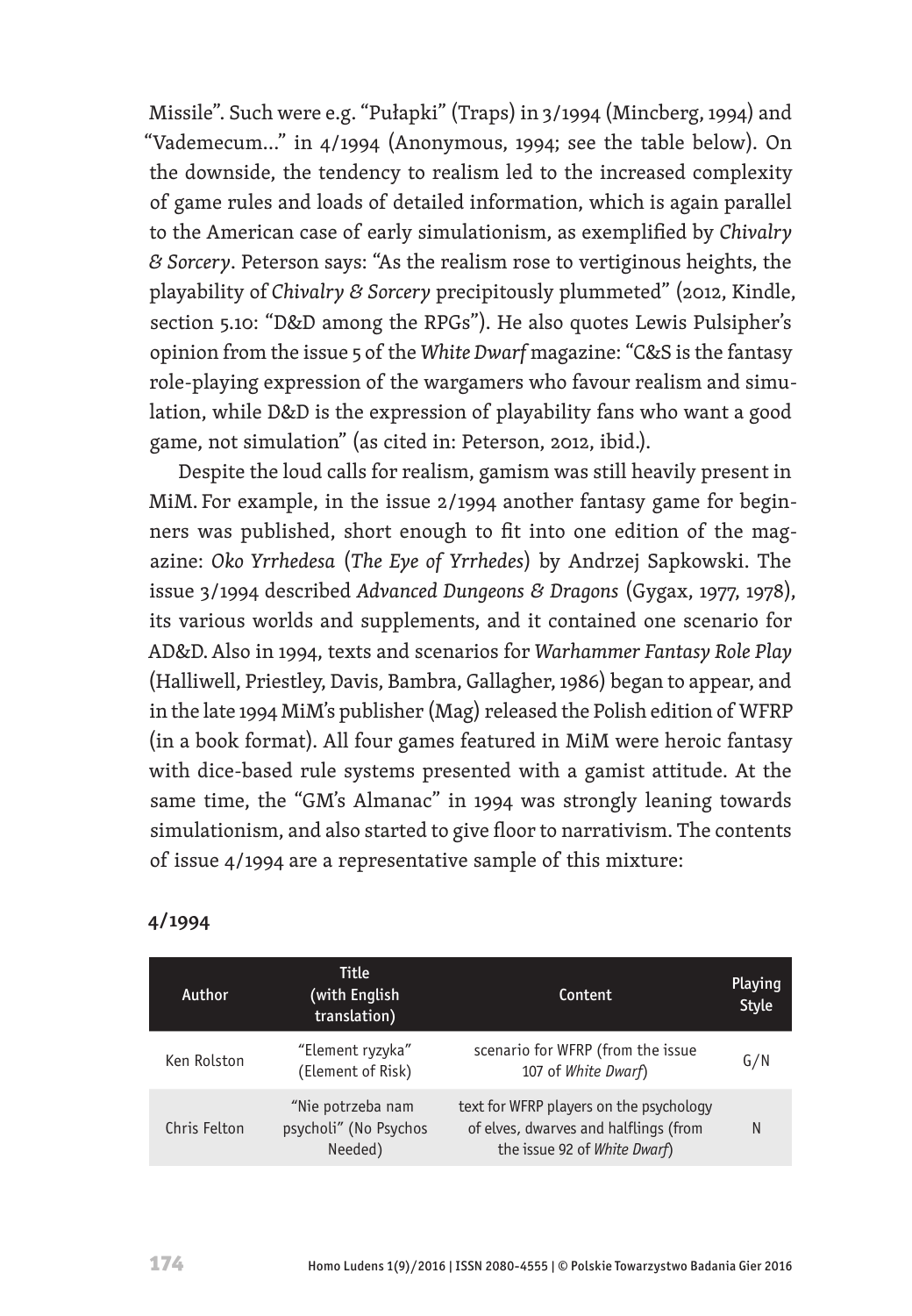| Graeme Davis                             | "Ręka przeznaczenia"<br>(Hand of Destiny)                | for WFRP GMs, on the use of Destiny<br>Points (from the issue 88 of White<br>Dwarf)                                                                                                                                                                                                                   | G     |
|------------------------------------------|----------------------------------------------------------|-------------------------------------------------------------------------------------------------------------------------------------------------------------------------------------------------------------------------------------------------------------------------------------------------------|-------|
| Rafał Gałecki                            | "Karczmarzu, piwa!" (Beer<br>for us, innkeeper!)         | detailed description of how<br>taverns/inns work                                                                                                                                                                                                                                                      | Sim   |
| Anonymous                                | several articles on<br>27 pages                          | huge expansion of the set for Crystals<br>of Time: magical items, monsters,<br>minor gods, elixirs, spells                                                                                                                                                                                            | G     |
| Anonymous                                | "Vademecum cen"<br>(Vademecum of prices)                 | the presentation of buildings and<br>fortifications' prices; written for<br>Crystals, but with simulationist<br>agenda (technological and<br>economical realism), including<br>detailed accounts of size, capacity,<br>price, garrison, maintenance,<br>construction time for castles, towers<br>etc. | Sim   |
| Tomasz<br>Kołodziejczak,<br>Jacek Komuda | "Pięć lampek" (Five<br>lamps)                            | short story set in Crystals of Time                                                                                                                                                                                                                                                                   | N     |
| Jacek<br>Brzeziński                      | "Prezentacja świata"<br>(Presentation of the<br>Setting) | a GM's guide which glorified the<br>storytelling skills and believable<br>acting as a means to enhance realism                                                                                                                                                                                        | Sim/N |

The last item is of special interest. Brzeziński's conclusion heralded the coming of narrativism: "role playing game is first and foremost two things: role playing and narration (plus, of course, imagination); rules are just an addition – sometimes unnecessary" (1994b, p. 24). For Brzeziński, however, the Story is not the primary concern – Realism is. He sees narration and acting as merely the means to achieve greater realism. Ultimately, he wants scenarios to be realism-driven – not story-driven: "the realism of reality demands that not everything in this world should revolve around your scenario" (ibid.). This is why his argument is not to be separated from simulationism.

## **4. Number 10: Narrativism Enters**

The issue 5/1994 (10 in general) took horror as its main theme – perceived as a novelty in Poland at that time. The editorial says: "Some of you will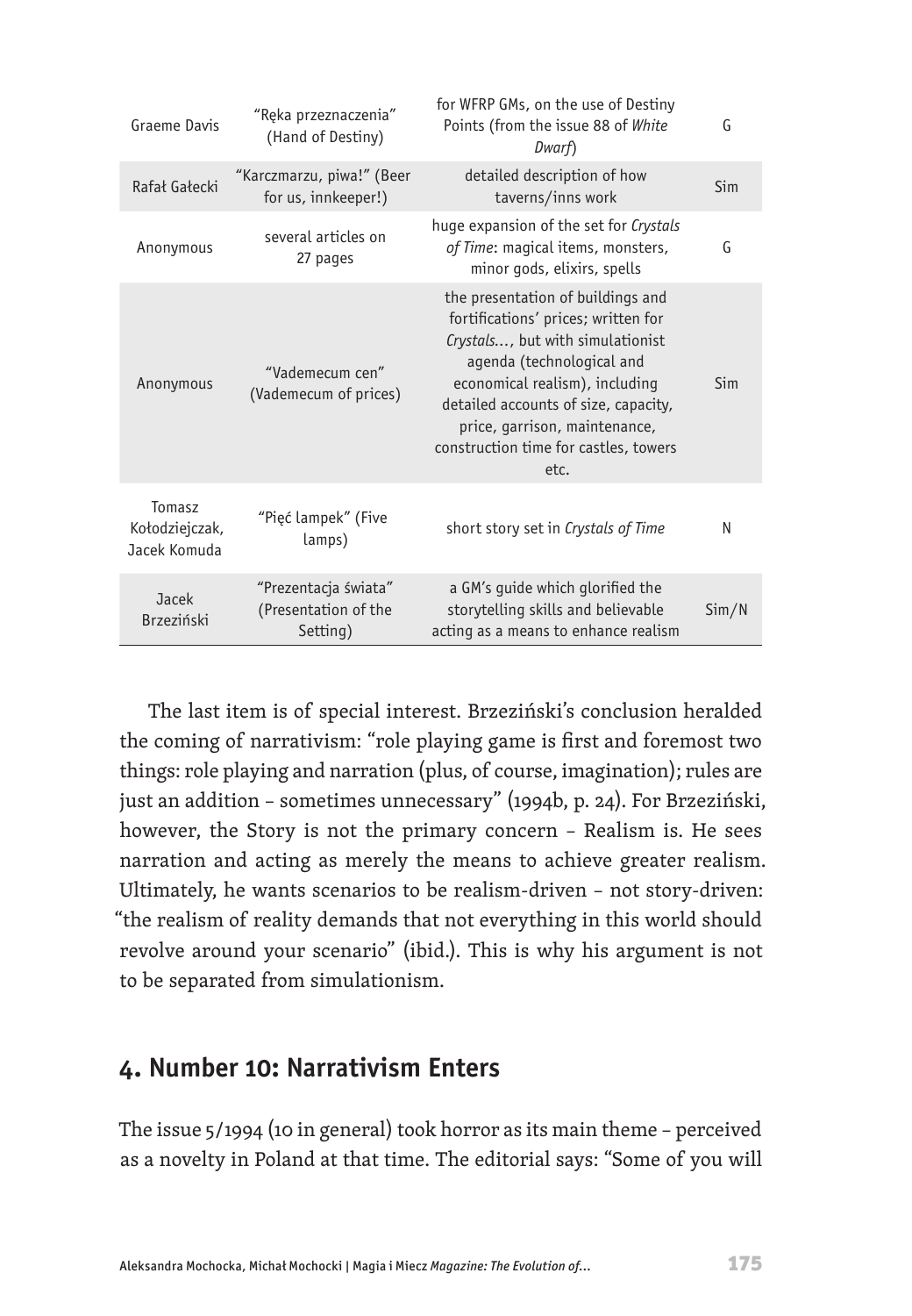now ask what horror has to do with RPG. With no doubt, this genre is rarely found in role playing games" (Hunter, 1994, p. 1). The contents are as follows:

| Author                                     | <b>Title</b><br>(with English translation)                                                                 | Content                                                                                                  | Playing<br>Style |
|--------------------------------------------|------------------------------------------------------------------------------------------------------------|----------------------------------------------------------------------------------------------------------|------------------|
| Artur<br>Marciniak                         | "Call of Cthulhu"                                                                                          | description/review of CoC RPG                                                                            |                  |
| Jerzy Szyłak                               | "Oblicza horroru" (The Faces<br>of Horror)                                                                 | historical overview of horror in<br>literature and film                                                  | N                |
| Andrzej<br>Miszkurka,<br>Tomek<br>Kreczmar | "Włos się jeży, czyli jak<br>przestraszyć graczy" (Hair<br>Stands On End, or How To<br>Scare Your Players) | GM manual (see below)                                                                                    | N                |
| Zbigniew<br>Wałaszewski                    | "Wampir - książę krwi"<br>(Vampire - Prince of the<br>Blood)                                               | description of vampires                                                                                  | N                |
| Jacek<br>Komuda                            | "Kat i jego warsztat pracy"<br>(Executioner and His<br>Workplace)                                          | description of medieval<br>executioner's work                                                            | Sim              |
| Jakub Żurek                                | "Drużyna na chorobowym"<br>(Adventurers on Doctor's<br>Leave)                                              | GM manual: description of mental<br>and physical diseases; their game<br>mechanics; dice-based generator | G/Sim            |
| Andrzej<br>Miszkurka                       | "Dom" (The House)                                                                                          | scenario for Crystals of Time                                                                            | G/N              |
| Artur<br>Marciniak                         | "Duch" (Ghost)                                                                                             | scenario for Crystals of Time                                                                            | G/N              |
| Anonymous                                  | another 20-page long<br>expansion set                                                                      | spells, monsters, herbs, treasures                                                                       | G                |
| Jacek<br>Piekara                           | Sługa Boży (Servant of God)                                                                                | horror fantasy short story                                                                               | N                |

#### **5/1994**

Narrativism pushed simulationism to the margins in "GM's Almanac". A gamist section of *Crystals of Time* is still present, with catalogues of spells, monsters etc. full of numerical game statistics. The two *Crystals of Time* scenarios do not abandon rules-heavy combat encounters either – but in the storyline and in instruction for gamemasters they strongly support the idea of building a scary emotional experience through narrative. "The House" was then long remembered as a "new quality" in scenario writing.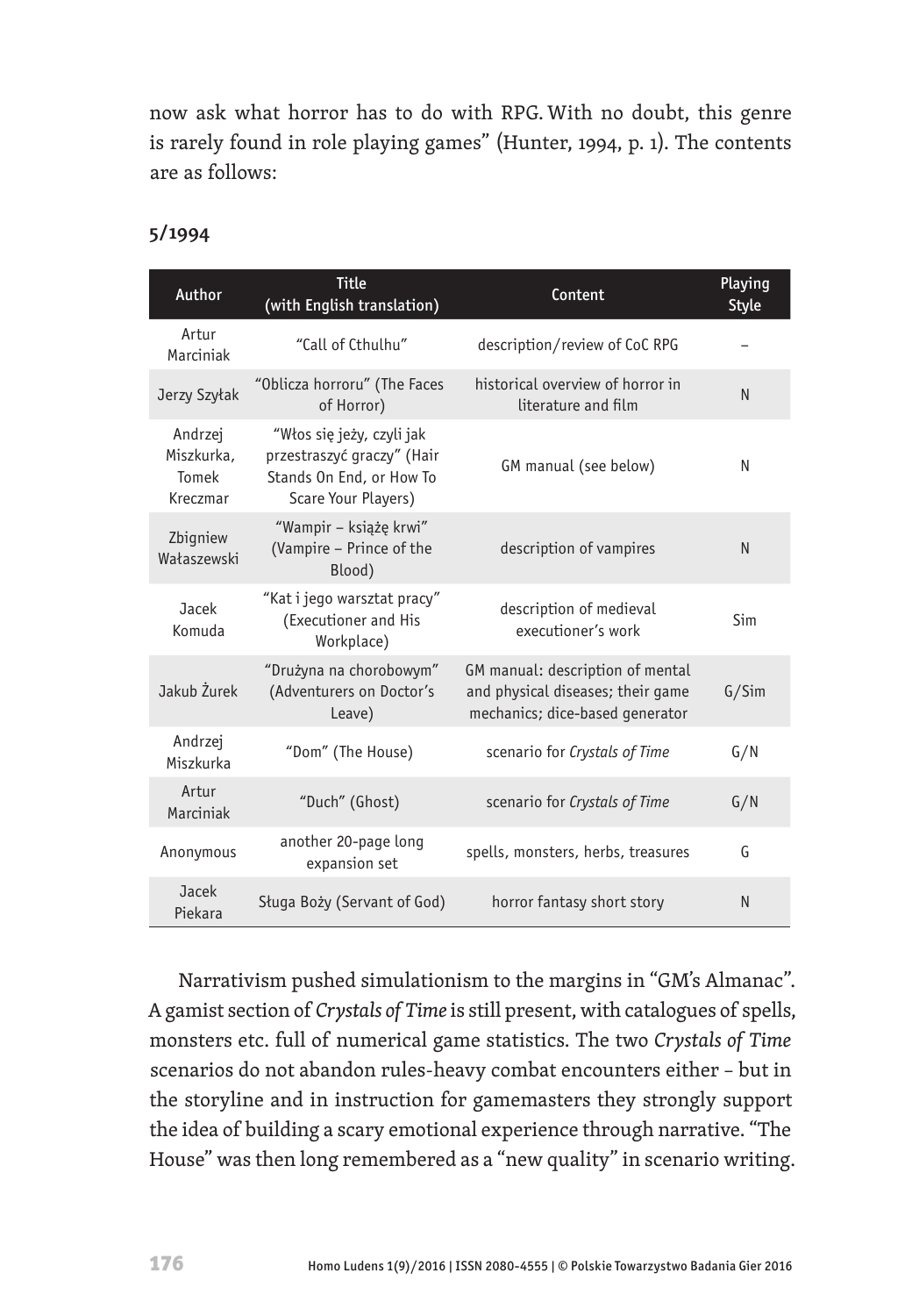The central text "Hair Stand On End..." was an open "manifesto" of narrativism as GM's creative agenda. It promised: "your scenarios will start to resemble the best stories by Lovecraft or Poe" (Miszkurka, Kreczmar, 1994b, p. 13). For the first time in MiM, GM's manual did not focus on game mechanics or realism, but on the evocation of emotions through narrative means; in this case: how to make players scared. In the American context it had also been the horror genre that pushed RPG towards literariness, including the influential *Call of Cthulhu* (Petersen, Willis, 1981). As Mackay has it, *Call of Cthulhu* together with *Stormbringer* (St.Andre, Perrin, 1981) and *Middle-earth* (Charlton, 1984) "emphasized the literary roots that were a background to, but not the main focus of early game design" (2001, p. 17). In a similar vein, game designer John Wick says:

The first four editions of D&D are not role-playing games. You can successfully play them without role-playing. *Call of Cthulhu*, on the other hand, is a game you cannot successfully play without role-playing. If you try it, you get… well, you actually violate the basic tenant of the game: to make yourself scared through your character's choices (2014).

He does not reach for the term narrativism, but his further comment leaves no doubt that he advocates the narrativist claim to get rid of game mechanics if it harms the story quality:

if the most important part of your game is balancing the damage, rate-of-fire, range modifiers, damage dice, ablative armor, dodge modifiers and speed factors, you aren't playing a role-playing game. You're playing a board game.

And you need to stop it. Because all that crap is getting in the way of telling a good story. As a GM, your job is to help the players tell the stories of their characters (Wick, 2014).

It may be said that in Poland, MiM 5/1994 did a similar thing that *Call of Cthulhu* had done in the USA: it opened eyes to the storytelling potential of RPG by showing how horror scenarios can generate the same emotions as film/literature.

## **5. Late 1994: Back and Forth**

After the issue 5/1994, narrativism did not push back simulationism immediately. On the contrary, 6/1994 did not follow either the horror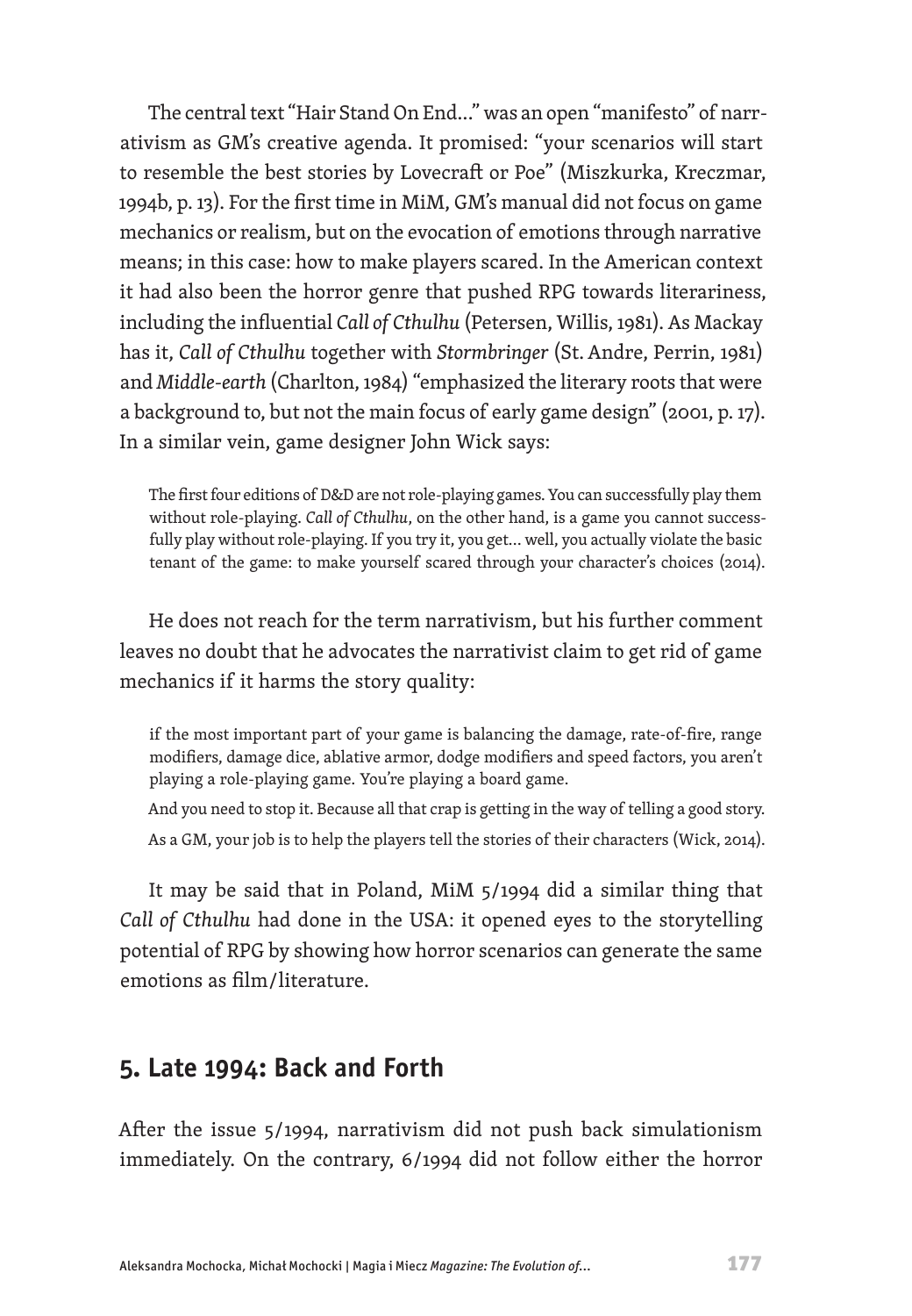theme or the narrativist agenda. It retained the gamist/simulationist profile, e.g. with "Długa droga do domu" (Long way home) by Maciej Kocuj about the realities of living in a medieval castle, or "Vademecum walki" (Vademecum of combat) by Szyndler: rules expansion for *Crystals of Time* to make combat more realistic. Horror strikes back in 7/1994 with "Dom II: Urodziny Alvina" (The House II: Alvin's Birthday) by Miszkurka and Kreczmar, but gamist *Crystals of Time* and simulationist "GM's Almanac" still hold ground. Narrativism would not triumph until next year.

## **6. Year 1995: Narrativism Rises**

The issue 1/1995 injects another dose of narrativism. "Dynamika akcji. Przeszkody i metody" (Dynamics of Action: Obstacles and Methods) by Ad In puts strong emphasis on keeping the players involved in narrative action. And more importantly, another RPG system shows up: *Strefa Śmierci* (*Death Zone*), a science-fiction game, to be published in MiM in a series of texts throughout upcoming months. On the first page, the authors declare:

Game rules are not important. […] What is important is what you are telling your players and how they are playing their characters. […] The main task of the gamemaster is to create an interesting story […] personality of characters, acting out dialogues and emotions matter much more than combat, in which players most likely will fail (Kołodziejczak, Brzeziński, 1995, p. 40).

Parallels to the storytelling manifesto of the American edition of *Vampire: the Masquerade* (Rein-Hagen,1991) are hard to overlook.

*Death Zone* broke the monopoly of fantasy. Throughout 1995, the constant presence of gamist *Crystals of Time* was counterbalanced by the narrativist *Death Zone*, and some materials for *Cyberpunk 2020* (Pondsmith, 1990; its Polish version published by Copernicus in 1994). In mid-1995, game materials for *Call of Cthulhu* made their way on MiM's pages, and stayed there for good, especially as MiM's publisher (Mag) released the Polish edition of the game. At the same time, simulationist voices for realism did not go away: Smoq writes "Więcej realizmu!" (More realism!) in 2/1995 and "Jeszcze więcej realizmu" (Even more realism) in 7–8/1995,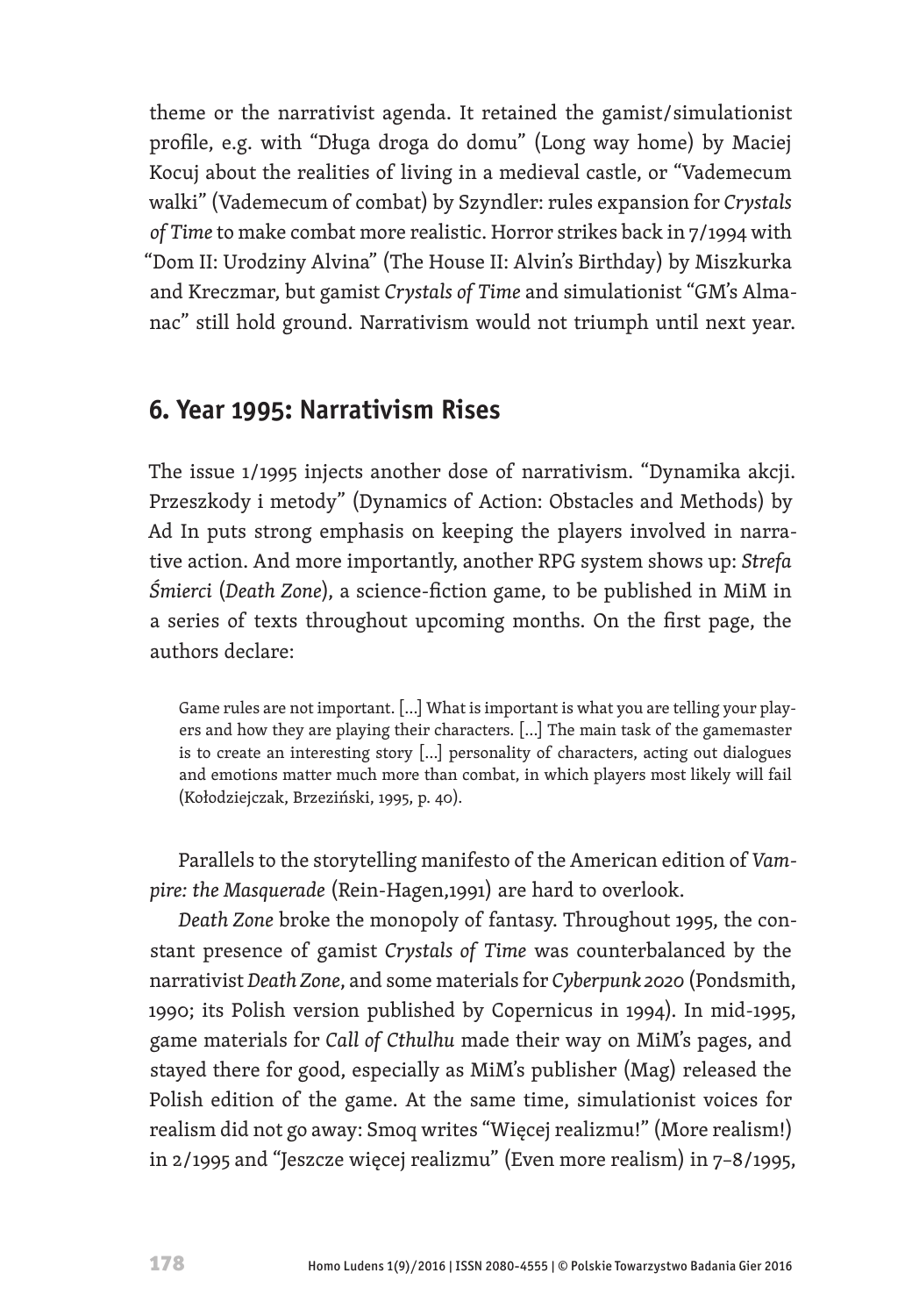and "GM's Almanac" on realistic technology and human behaviour continues.

Also, within the "more realism" voices there are ones calling for deep immersion in character. Dariusz Paszkowski in "Kroniki awanturnicze" (The Adventurous Chronicles) in 4/1995 says: "The point of role-playing games is first and foremost the ability to immerse in your role" (p. 22–23). In 10/1995 Maciej Nowak takes the same attitude in "Chleb najemników" (Bread of Mercenaries), and Adam Matusiewicz in "Szanujmy wspomnienia" (Let's Respect Memories) highlights the importance of building a past for player characters. Should we be using Bøckman's (2003) adaptation of GNS to live action role play, which distinguishes dramatism, gamism and immersionism, we would classify this as the latter. In the original GNS model, it would be narrativism (immersion in the character's actions and emotions within an unfolding story).

Generally, in 1995 MiM – and the MiM-animated RPG community in Poland – reached adolescence. MiM already covered all major genres: fantasy, s-f and horror; and gave voice to all playing styles in the GNS model. Also, fantasy was associated with gamism and simulationism, horror with narrativism, and SF (*Death Zone*) with simulationism and narrativism. *Crystals of Time* and gamism did not go away, but were marginalised. The strategic games section (hex-and-counter board games, mostly), which had been present since 1993, was abandoned in 1995.

The issue 12/1995 was focused on narrativist horror again, with Miszkurka and Kreczmar's how-to-scare manual "Włos się jeży II" (Hair Stands On End II); with a text about Lovecraftian Dreamlands by Emil Leszczyński; and a CyberCthulhu section translated from the issue 2/1992 of *Interface* (Hockabout, 1995). In the editorial to MiM 12/1995, the authors say "We've decided that the next issues of MiM can be more difficult; that we may print stuff dealing with more complex aspects of RPG" (Marciniak, 1995, p. 1).

These are RPGames published in Polish by the end of 1995: *Kryształy Czasu* (1993, in *Magia i Miecz*), *Oko Yrrhedesa* (1994, in *Magia i Miecz*), *Warhammer Fantasy Role Play* (1994, Mag), *Cyberpunk 2020* (1994, Copernicus), *Advanced Dungeons & Dragons* (1995, TM-Semic), *Call of Cthulhu* (1995, Mag), *Zły Cień: Kruki Urojenia* (*Evil Shadow: Crows of Delusion*) (Greczyszyn, 1995, Szaman). The latter game was a local production set in early medieval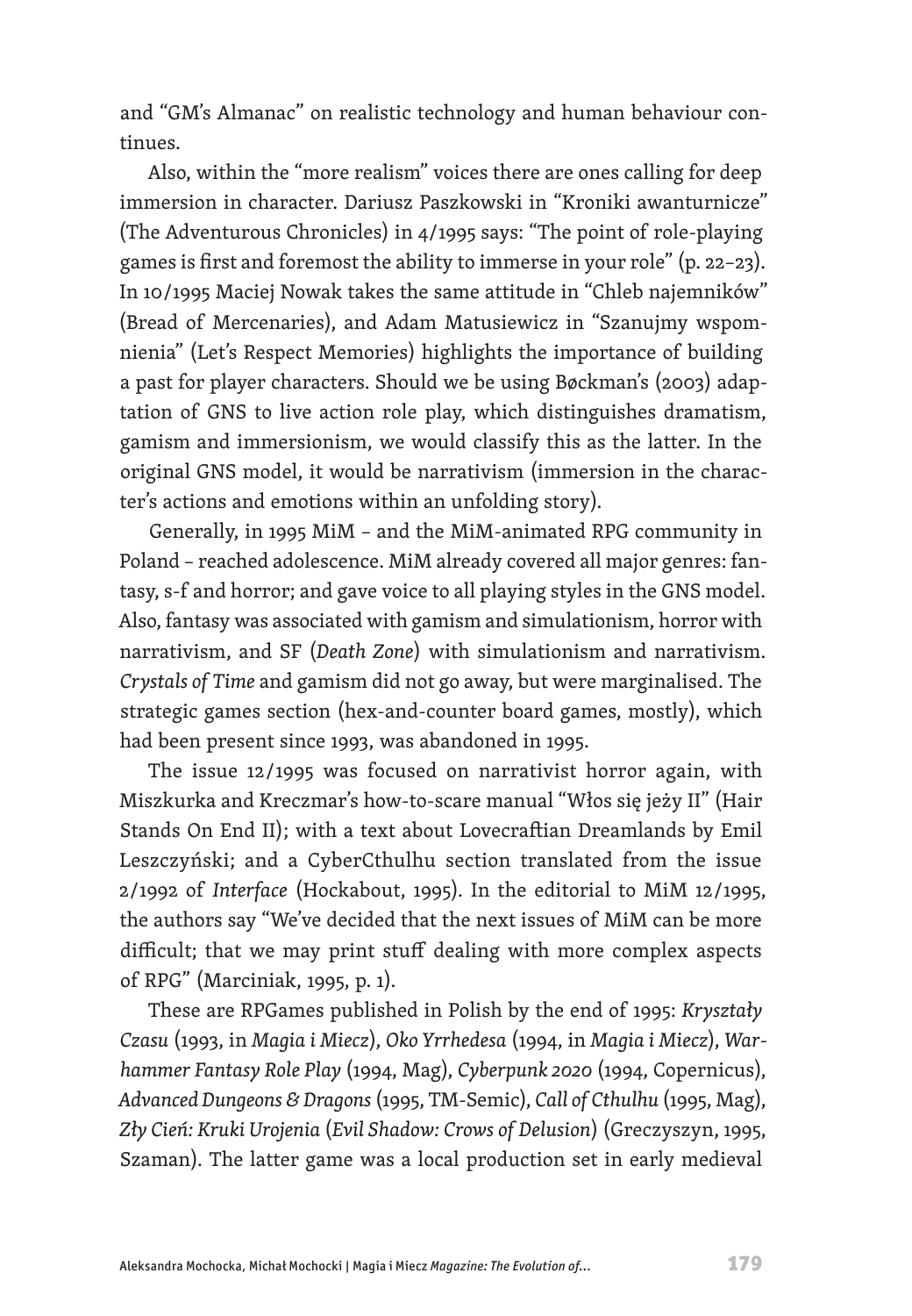Poland, mixing the historical geopolitics with Slavic demonology and magic. In GNS terms, it was the epitome of simulationism-gone-too-far, with rulesets as detailed as to list battle statistics of a single ant (Wikipedia, 2014). It did not make it to MiM's pages and soon sank into oblivion.

## **7. Years 1996–1999: Storytelling rising**

In years 1996–1999, the Polish RPG market grew significantly, welcoming local editions of: *Vampire: the Masquerade* (1996, ISA), *Werewolf: the Apocalypse* (1997, Mag; orig.: Rein-Hagen, 1992), *Middle-earth* (1996, Mag), *Shadowrun* (1997, ISA; orig.: Charette, Hume, Dowd, 1989), and *Mage: the Ascension* (1999, Warszawa; orig.: Wieck, Earley, Wieck, 1993). Also, original Polish games came out. 17th-century *Dzikie Pola* (Komuda, Baryłka, Jurewicz, 1997, Mag) was clearly inspired by Henryk Sienkiewicz's historical fiction. The book edition of Sapkowski's *Oko Yrrhedesa* (1999, Mag) was probably a market move to capitalise on the then-bestselling *Witcher*  novels. All these games feature storytelling/narrativism, many of them openly self-identify as such (the *World of Darkness* series [i.e. *Vampire...* and *Werewolf...*], *Dzikie Pola*). Some use settings of literary fiction. As an exception comes the release of the D&D-like *Crystals of Time* in book format (Szyndler, 1998, Mag), which had been promised by the publisher many years earlier, now mockingly advertised as "the longest awaited RPG in the world": a late legacy of the gamist roots.

MiM gave priority to titles published by Mag, but not exclusively: content for other games also appeared every now and then. Combat- and rules-oriented games (e.g. *WFRP*, *Legend of the Five Rings* [Wick, 1997], *Deadlands* [Hensley, 1996], *Earthdawn* [Gorden, 1993]) still received content with floor maps and monster stats, so narrativism did not reign supreme – but it established ground as the "advanced" and "ambitious" playing style, and was endorsed by gamemaster's manuals even for sword-and-sorcery settings.

Throughout 1996 and 1997, a number of authors encouraged the narrativist approach. In 1/1996, Rafał Gałecki writes "Narodziny storytellingu" (The Birth of Storytelling), promoting the ideas championed by the *World of Darkness* series. The debate of "role-playing vs. roll-playing" increases,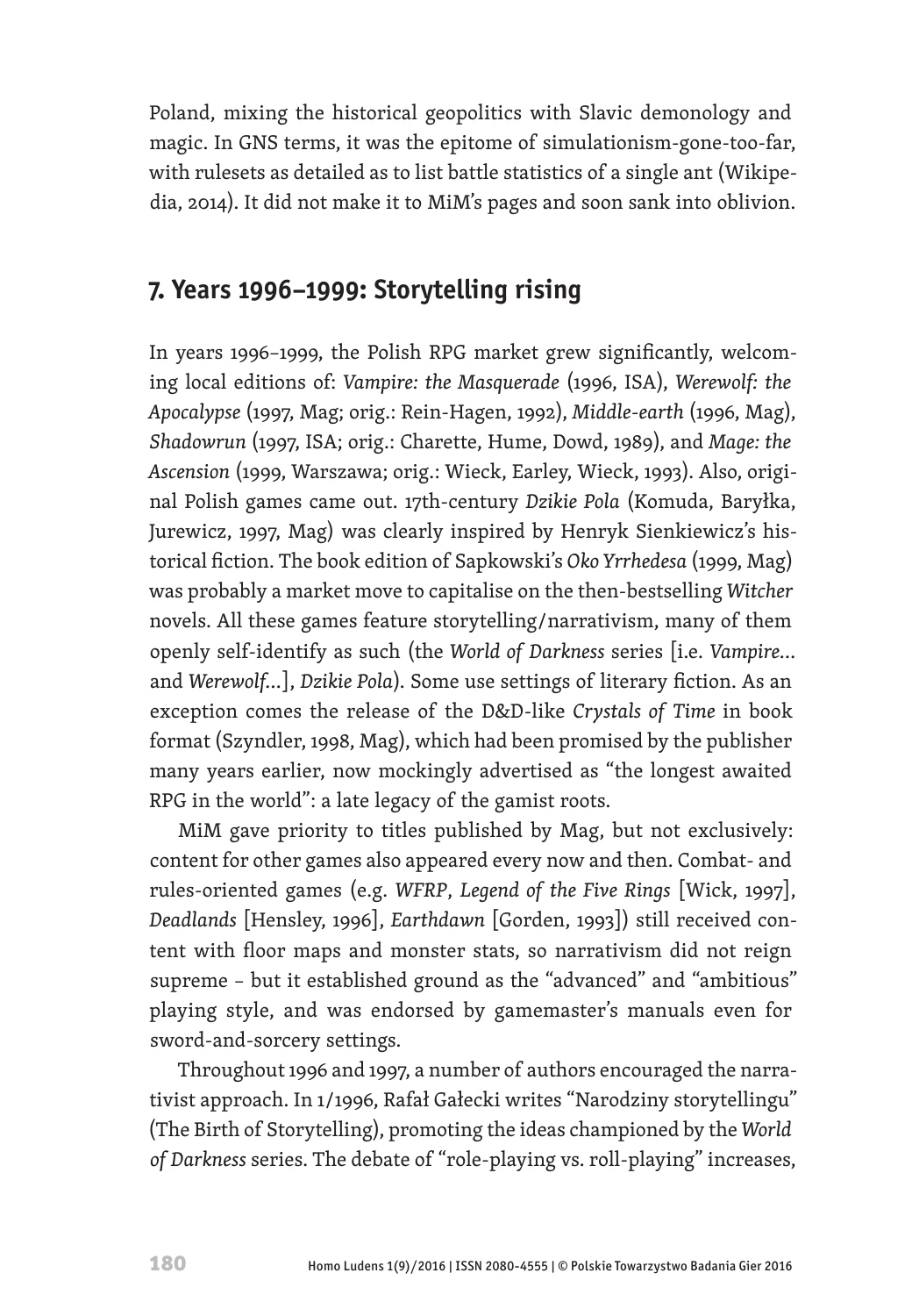with "Z kostkami czy bez?" (With or Without Dice?) by Łukasz M. Pogoda and "Parę słów o walce" (A Few Words on Combat) by Michał Niewęgłowski (both in 3/1996). Beyond *Magia i Miecz*, ISA published the Polish edition of *Vampire: the Masquerade*. In 7–8/1996, MiM published the first game materials for *Werewolf: the Apocalypse*, as MiM's publisher was releasing the Polish edition, too. Since then, the *World of Darkness* also had its section in MiM. Marcin Mortka's "Warhammer a storytelling" in 9/1996 is an example of the idea of storytelling (to be termed as narrativism under GNS) transplanted to other settings, including these fantasy settings that had long been associated with gamism. As discussed by Mochocki (2007, p. 182), up to the early 1996, narrativism was promoted as a creative agenda that should be more extensively used by scenario writers, yet without giving up on the gamist legacy of game mechanics and tactics. Since late 1996, some authors, such as Mortka, started to reject the use of game mechanics entirely.

In 9/1997, Miłosz Brzeziński advocates strict adherence to the model of detective fiction in *Call of Cthulhu* scenarios, pointing to Edgar Allan Poe, Arthur Conan Doyle, Agatha Christie, and Raymond Chandler, making the same claims about "similar commonality" of plots as Kenneth Hite (2007). For the first time in MiM's how-to scenario guides, someone discussed the narrative structure of the RPG scenario as a whole – as opposed to the individual motifs or techniques. This marks the transition to "advanced scenario theory", as termed by Mochocki (2007, p. 174), which was developed since 1998 and unequivocally glorified storytelling. (At the same time the Gamism-Narrativism-Simulationism theory was being hotly discussed in the English-speaking online communities.) In 5/1998, the first part of "Interaktywne narzędzia" (The Interactive Toolkit) by Chris Kubasik was published (from the issue 50 of *White Wolf Inphobia*), a radical storytelling manifesto, to be continued for the upcoming two issues. In 7–8/1998, Tomasz Andruszkiewicz promotes the classic threeact drama structure as the basis for RPG scenarios, insisting on parallels in the "dramaturgy" of literature, film, music and RPG (1998, p. 57). The issue 12/1998 brings Ignacy Trzewiczek's "Opowieść o zemście" (A Story on Revenge): a *Warhammer* scenario in the uniquely Trzewiczek style which could be called "radical storytelling". He openly admits that his gamemastering style leads players through the adventures as if through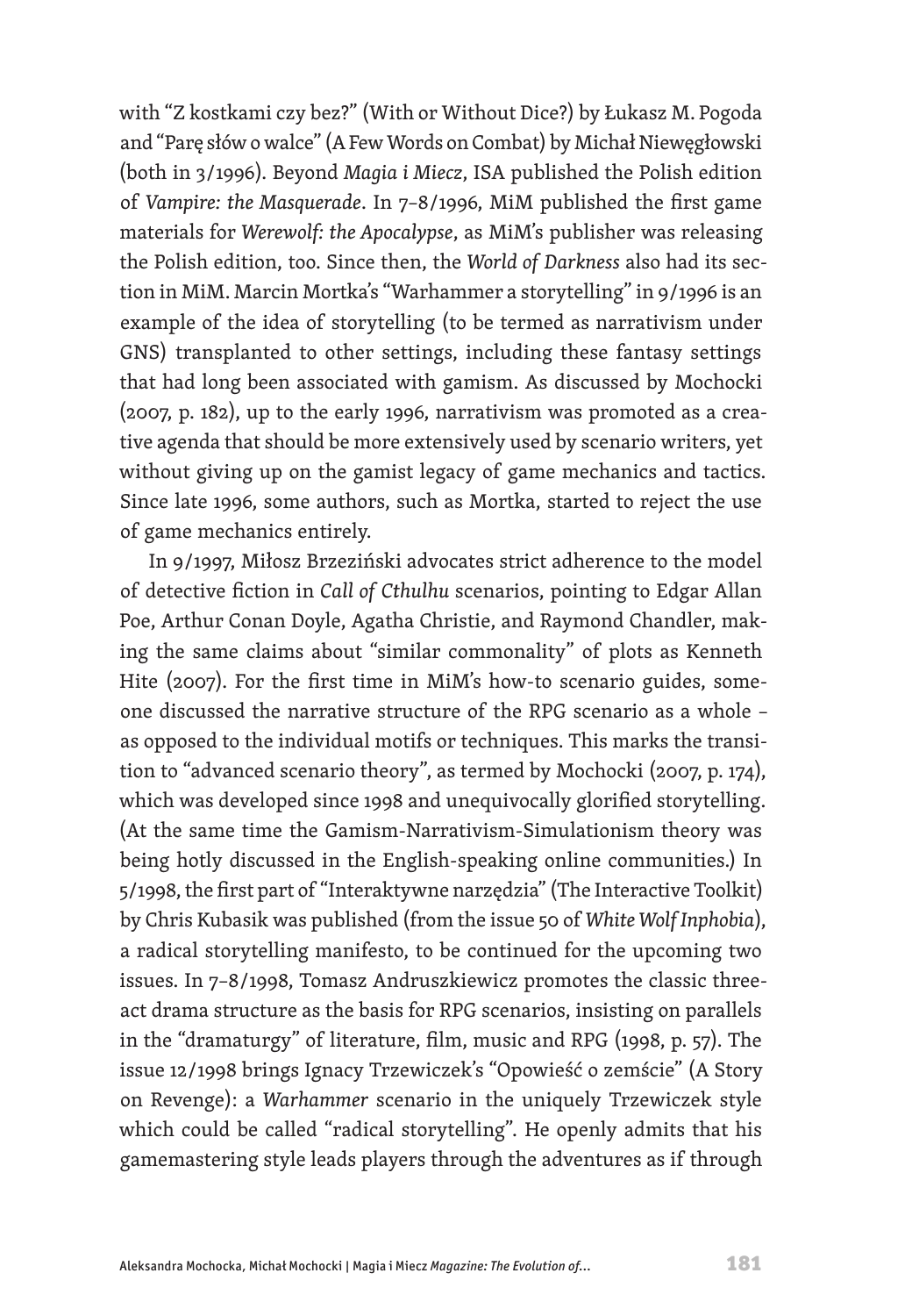a fast-paced action film: captivating and exciting, but not open to player's agency (1998, p. 53). The MiM 12/1998 debut leads to a series of "GM's Almanac" texts written by Trzewiczek under the heading of "Jesienna gawęda" (The Autumn Tale), first of which came out in issue 1/1999. Trzewiczek writes more "Autumn Tales" for MiM in 1999, and ultimately launches his own *Portal* magazine in late 1999.

#### **8. MiM's Last Years: 2000–2002**

The appearance of *Portal* was an important milestone. Prior to that, MiM had been the one and only professional (i.e. not fanzine) RPG magazine that managed to last more than a few issues. *Portal* was the only MiM's competition on the small market, positioning itself as more ambitious and sophisticated. It focused on the narrativist agenda, with strong presence of simulationism in historical games (*Dzikie Pola*, *Szermierz* [M. Główka, R. Główka, 1999, printed in *Portal #*1]) and in military aspects (thanks to REMOV as firearms expert and Nurglitch as fencing practitioner).

In the last years, MiM competed with *Portal* in delivering high-quality storytelling content for advanced gamemasters. It was not really a market competition, though, as many of the same game systems were covered in both, and the readers typically read both. Also, many of the same authors published in both, maintaining friendships or romantic relationships over the MiM-Portal rivalry. For example, in *Portal* 4/2000, Maciej Szaleniec in his "Opowieść ponad wszystko" (Story Above All!) guide for scenario writers goes as much as to recommend reading serious academic literary theory (p. 111). In MiM 11/2001, in her own guide "O tworzeniu intrygi" (On the Construction of Intrigue), Joanna Szaleniec also promotes story-driven RPG, but takes issue with Trzewiczek-style "filmic" approach, bluntly calling it a "fundamental mistake" to quench player's agency through linear plots (p. 59). Simultaneously, both Maciej and Joanna Szaleniec write story-driven scenarios published in MiM throughout 2000–2002 (in *Portal* as well), some authored by her or him alone, some written in collaboration. Their hallmarks are: 1) cut-scenes about NPCs narrated to players even though the characters are not around to witness, and 2) plot structured in "layers", discovered one by one. Typically, player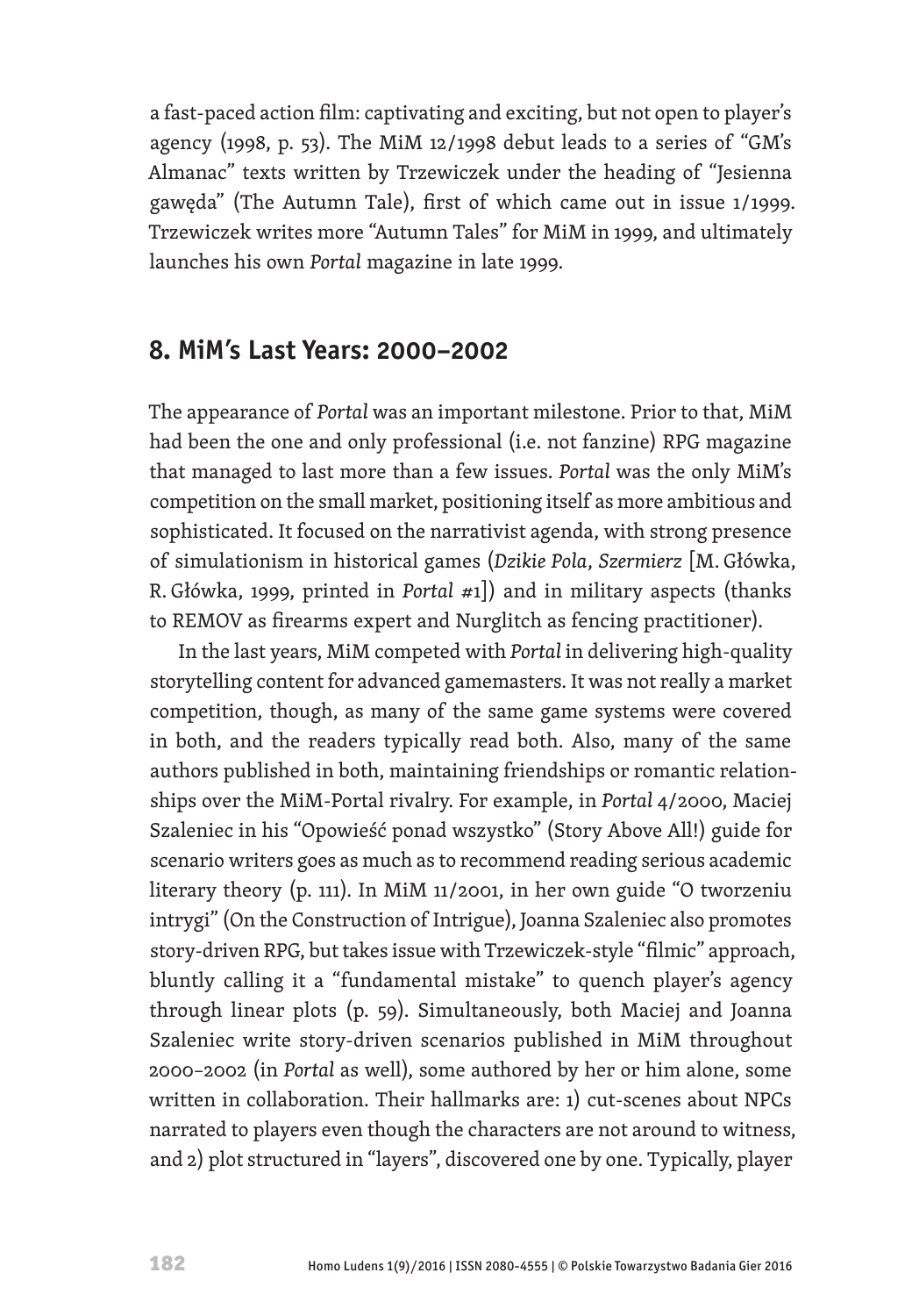characters get involved in the plot only to find out they have been mislead about the nature of the conflict, and need to reassess the situation. For example, in the second layer the suspects turn out to be innocent, whereas the quest-givers and their motives start to look suspicious (Mochocki, 2007, p. 181). The most complicated scenario of this type has no less than five layers (Szaleniec, 2000b).

On the other hand, MiM also wanted to cater to the needs of beginners and players who preferred the traditional gamist/simulationist approach, whereas storytelling dominated in opinion writing and howto guides. There was, however, a novel approach to the role vs. roll playing debate, coinciding with two specific games: *Legend of the Five Rings*  (2000, published by Tori) and *Deadlands* (2000, Mag). These games took effort to bridge the gap between story and mechanics by their interconnectedness, i.e. key elements of the narrative setting or its aesthetics interwoven with game rules. This was not an entirely new phenomenon, having been observed as far back as in *Call of Cthulhu*'s (1981) Sanity points (Hite, 2007, p. 35; Nephew, 2003, p. 4; Dormans, 2006). But in 2000–2001 in Poland it exploded: on the one hand, *Legend of the Five Rings*  with mechanics of honour, humiliation, and formal apology and *Deadlands* with the poker card bluff mechanics for duels at high noon, on the other hand the New Style / New Wave series (see below). This promoted the view that well-crafted game mechanics can support and enhance, not ruin, the story experience, as exemplified, for example, in Trzewiczek's "Rzecz o turlaniu" (On Rolling) in *Portal* 12/2002: a long argumentative essay concluded as follows:

I know a couple of experienced GMs. They started with dice. Then they got dicephobic, went all storytelling… And now? They got over it. Recovered from dicephobia. They have gone through this illness and beaten it. […] How about you? (Trzewiczek, 2002, p. 20).

The 2000–2002 era can be called the time of 'dice-friendly storytelling'. Another centre promoting the narrative qualities of RPG was "Quentin", an annual competition for the best Polish RPG scenario. Started in 1999, it developed throughout the 2000s and is still continued. In 2000, two of its jurors wrote a guide + statement "Quentin – kilka słów o konkursie, czyli garść uwag o tym, jak PISAĆ dobre scenariusze" (Quentin – a few words about the competition and some comments on how to WRITE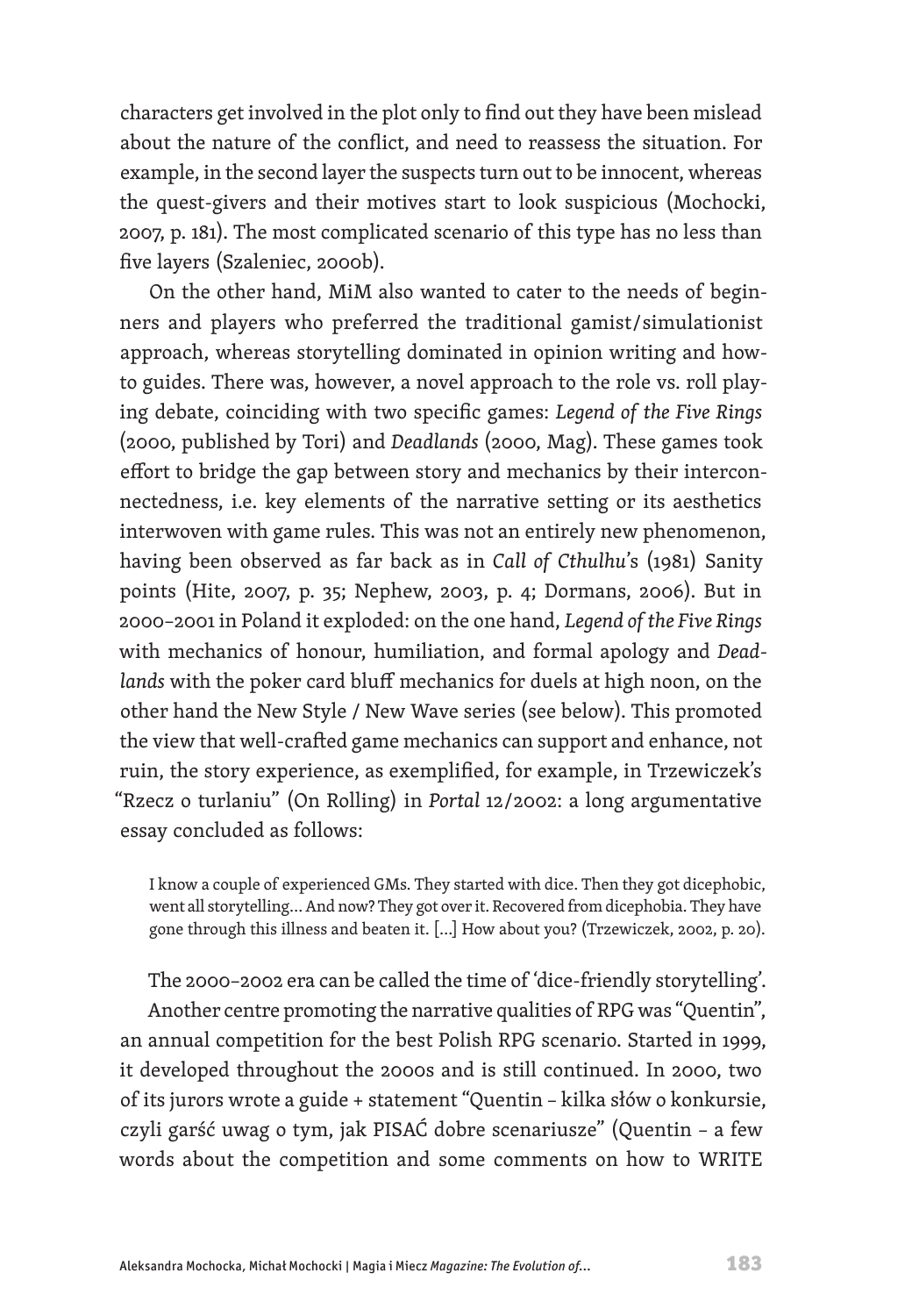good scenarios) (Pogoda, REMOV, 2000). As Mochocki observes (2007, p. 73), they repeated the claim to literariness three times on a single page: "This is a literary competition"; "scenario is a literary work"; "written adventure is a normal literary text which requires hard work" (Pogoda, REMOV, 2000, p. 104). "Quentin" was connected to MiM in more than one way: not only was it created by MiM's (and *Portal*'s) regular authors, but also formed a partnership with MiM to guarantee the publication of the winning scenarios. Also, it was *Magia i Miecz* (12/2000) that published the above-cited text by Pogoda and REMOV.

Generally, MiM, *Portal* and "Quentin" were not separate communities but nodes in one relatively small national scene, connected via many of the same leading figures, and with the unquestioned dominance of the narrativist discourse. Differences of opinion concerned the desired level of player agency, open vs. directed endings, total rejection vs. marginalisation of dice rolls, etc., yet no-one in late MiM or *Portal* would question the primacy of the story (Mochocki, 2007, p. 74).

## **9. Portal and New Style /Nowa Fala**

Up to this point, the history of RPG in Poland can be traced through the lens of *Magia i Miecz*. The last episode, however, is connected only with *Portal*: the birth of small-format indie (independent) RPGs. In 2000, *Frankenstein Faktoria* by Joe Abrakadabra and Ignacy Trzewiczek opens the line of Nowa Fala (New Wave) games, following the Anglo-Saxon trend called New Style. Pioneered by John Tynes' *Puppetland* published originally online (1995), New Style was officially launched as a series with James Wallis's *The Extraordinary Adventures of Baron Munchausen* (1998), to be followed by other games, including *Puppetland* in print form (Tynes, 1999). In Poland, *Frankenstein Faktoria* was the first of such small-format indie games. Next to that, Portal Publishing issued the Polish edition of *The Extraordinary Adventures...* (Wallis, 2001) and more original Polish games – some of which were soon published abroad. The first Polish RPG with a foreign edition was *Frankenstein Faktoria* (2001, Edge Entertainment, in Spanish), whereas genuine international acclaim was won by Michał Oracz's *De Profundis* (2001), with its several editions in English,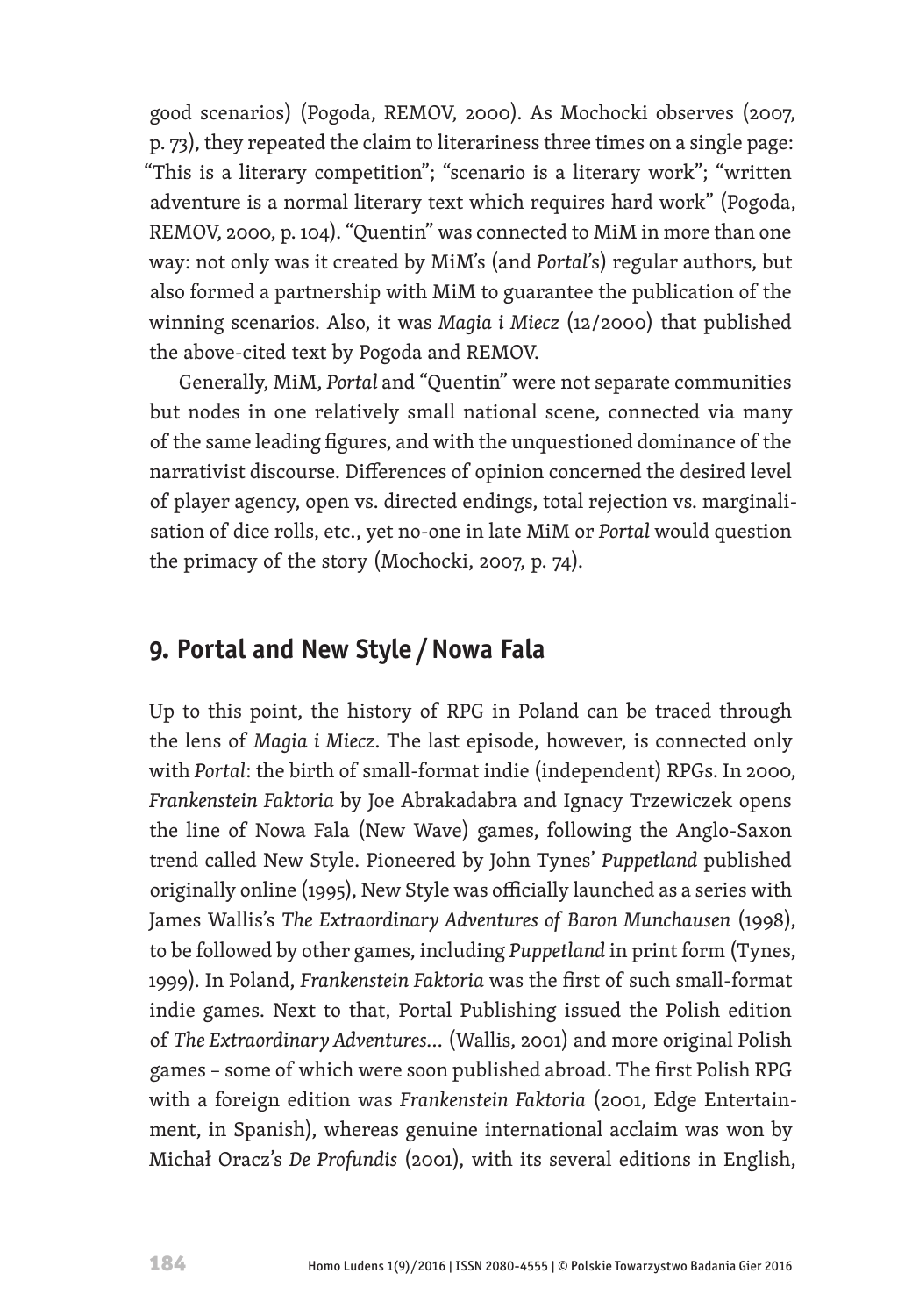German, and Spanish, and a nomination for the 2002 Diana Jones Award for Excellence in Gaming.

# **10. Conclusion**

In 2000–2002 the Polish RPG market reached full maturity. Not only had it completed all evolutionary stages from dungeon crawls, across storytelling, to indie New Style, but also it started to generate games that reached international public. With regard to the focus of this study, it is interesting to observe that it was indeed the same evolutionary cycle – even though it did not have to be! In 1993, when *Magia i Miecz* was first published, both simulationism and narrativism (including WoD storytelling) were already around. Importing tabletop RPG from the Anglo-Saxon countries, MiM could actually begin with storytelling, or with a mixture of the creative agendas. Business-wise, it could even make more sense to reach for the newest developments or best practices. Instead, as shown in the table below, the evolutionary steps were exactly the same as they had been in the US, only that in Poland the changes came at a rapid pace. In detail:

- 1. MiM started with gamist dungeons heralded by *Crystals of Time*, a home-brew clone of D&D – 20 years after D&D.
- 2. Next came simulationist concerns about realism; in the USA 3 years after D&D, in Poland a few months after *Crystals of Time*.
- 3. Then, "the narrative turn" brought by horror games: in MiM it came 1 year after *Crystals of Time* (in the memorable 5/1994 issue), while it had taken 7 years in the USA to move from D&D to *Call of Cthulhu*.
- 4. Soon storytelling manifestoes came, with MiM's 2-year evolution from narrativism to *Vampire: the Masquerade* (1994 to 1996), equivalent to 10 years in the USA (counted from CoC to *Vampire...*).
- 5. Finally, it took 4 years in Poland to go from diceless storytelling (*Vampire...*, 1996) to integrated story-mechanics in large-format games such as L5R (2000) and *Deadlands* (2001) and to indie small- -formats (*Frankenstein...*, 2000). Analogically, it took 4 years in the US from the same *Vampire...* (1991) to *Puppetland* (1995) and 5 years to *Deadlands* (1996).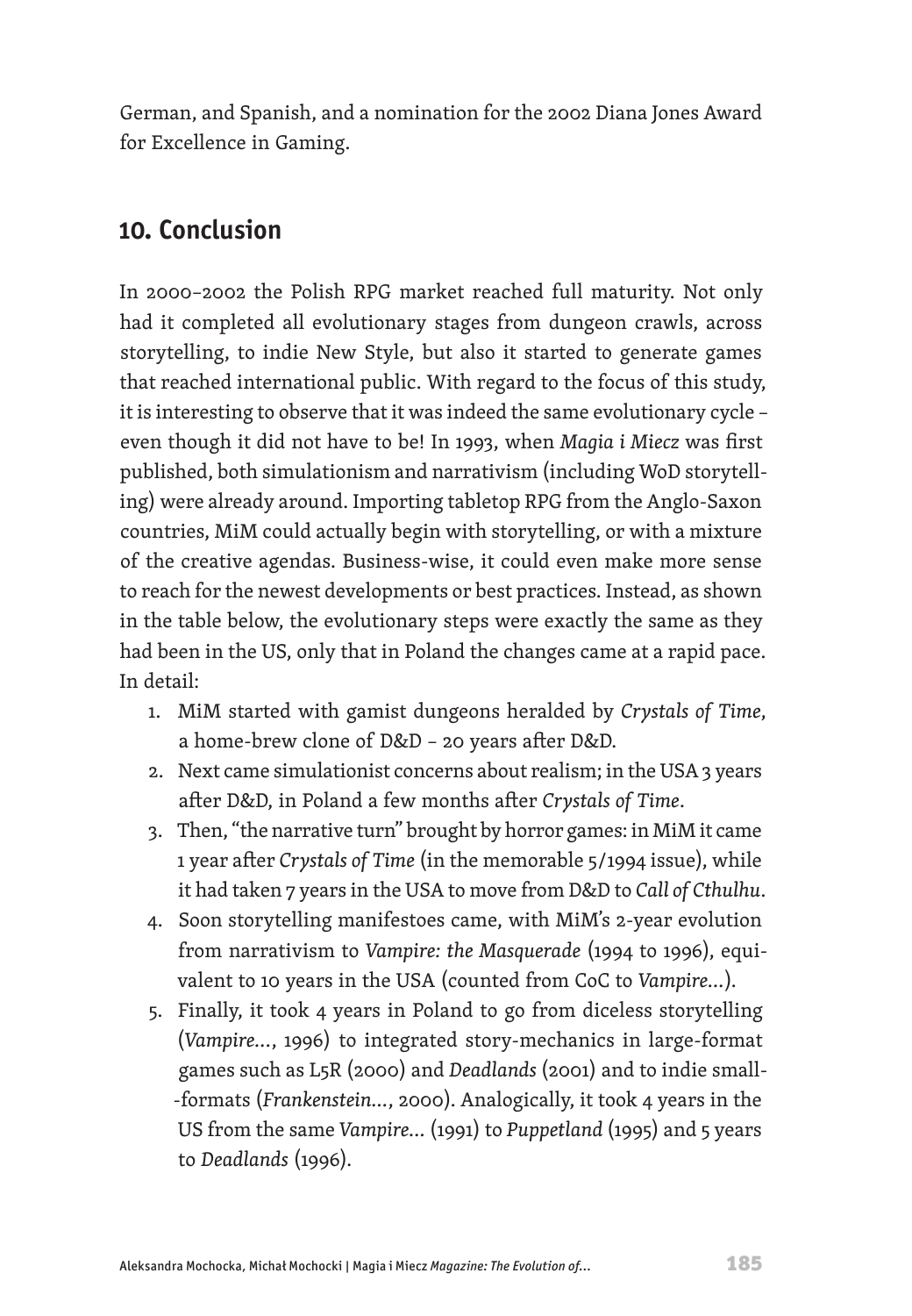At that point, Poland was merely three years behind with local translations of the given games (L5R came out in 1997 in English, in 2000 in Polish; *Munchausen*  – 1998 and 2001). After that, the Polish RPG scene seemed to develop parallelly to the world's stage, with the foreign editions of *Frankenstein Faktoria* (2001) and *De Profundis* (2001) initiating two-way exchange.

| <b>Evolutionary steps</b>           | English-speaking world                  | Poland                                                       |
|-------------------------------------|-----------------------------------------|--------------------------------------------------------------|
| origins in gamism                   | 1974 (D&D)                              | 1993 (Crystals of Time)                                      |
| rise of simulationism               | 1977 (Chivalry & Sorcery)               | early 1994 (MiM: "GM's<br>Almanac")                          |
| rise of narrativism                 | 1981 (Cthulhu)                          | middle 1994 and 1995 (MiM:<br>Death Zone; Cthulhu)           |
| storytelling (World<br>of Darkness) | 1991 (Vampire)                          | 1996 (Vampire)                                               |
| dice-friendly storytelling          | 1996 (Deadlands),<br>1997 (L5K)         | 2000 (L5K),<br>2001 (Deadlands)                              |
| New Style (indie)                   | 1995 (Puppetland),<br>1998 (Munchausen) | 2000 (Frankenstein),<br>2001 (translation<br>of Munchhausen) |

# **Afterword**

With the development of free and 24/7 available online RPG portals and communities came the demise of print magazines. *Magia i Miecz* closed down in 2002. *Portal* followed suit in 2003, to be replaced by the publisher with a cheap, short and light-hearted *Gwiezdny Pirat* (Star Pirate), which survived in print until 2007. Then, it became a free online zine about RPG and other non-digital games, and was published until 2013. It was assumed that the time for print RPG magazines had definitely passed. Therefore, it came as a great surprise when Kuźnia Gier bought copyright from Mag and resurrected MiM after a successful crowdfunding campaign in 2014, raising nearly 100.000 PLN: 395% of the funding threshold (Stachyra, 2014). The new *Magia i Miecz* comes out quarterly in print, ebook and audiobook formats, having released four issues in 2015 and four planned for 2016. This is, however, a different story, which might be worth a separate study.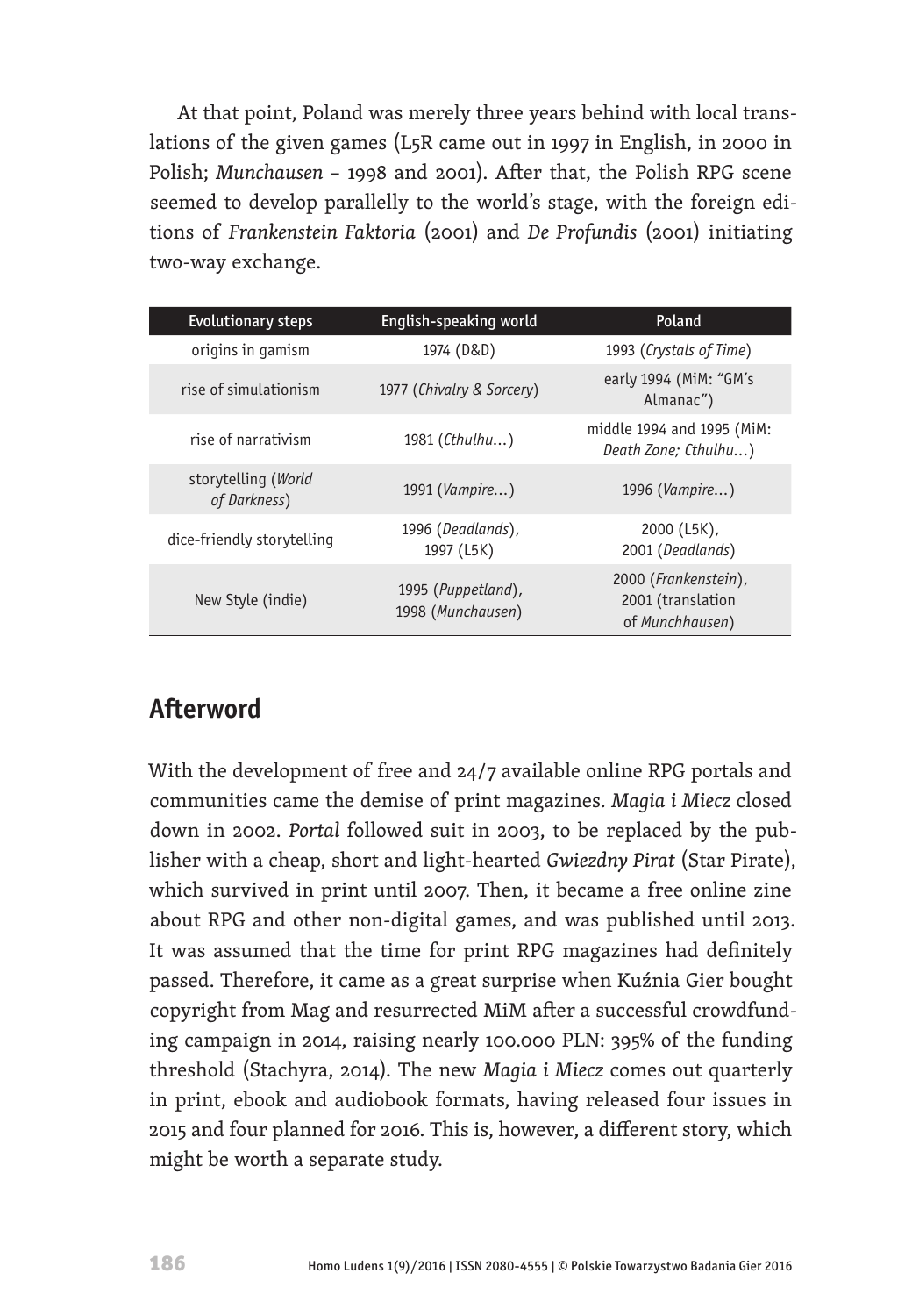## **References to RPG magazines1**

Andruszkiewicz, T. (1998). Czy Bach był Narratorem, czyli weekendowy kurs pisania scenariuszy. *Magia i Miecz*, 7–8(55–56)/98, 57–58.

Anonymous (1993a). Samotna przygoda. *Magia i Miecz*, 3/93, 3–5.

Anonymous (1993b). Przygoda: Nieproszony gość. *Magia i Miecz*, 4/93, 27–33.

Anonymous (1994a). Skarby magiczne. *Magia i Miecz*, 4(9)/94, 30–39.

Anonymous (1994b). Vademecum cen. *Magia i Miecz*, 4(9)/94, 40–43.

Anonymous (1994c). Bractwo Białych Mieczy. *Magia i Miecz*, 4(9)/94, 44.

Anonymous (1994d). Schemat sporządzania mikstur magicznych. *Magia i Miecz*, 4(9)/94, 45.

Anonymous (1994e). Schemat sporządzania wywarów z ziół. *Magia i Miecz*,  $4(9)/94, 46.$ 

Anonymous (1994f). Bogowie. *Magia i Miecz*, 4(9)/94, 46–49.

Anonymous (1994g). Bestiariusz. *Magia i Miecz*, 4(9)/94, 50–54.

Anonymous (1994h). Czary. *Magia i Miecz*, 4(9)/94, 55–62.

Anonymous (1994i). Skarby magiczne, cz. 2. *Magia i Miecz*, 5(10)/94, 42–46.

Anonymous (1994j). Lista ziół – część 2. *Magia i Miecz*, 5(10)/94, 47–49.

Anonymous (1994k). Martwiaki. *Magia i Miecz*, 5(10)/94, 50–58.

Anonymous (1994l). Czary, cd. *Magia i Miecz*, 5(10)/94, 59–63.

Brzeziński, J. (1993). Charakter postaci a specyfika sytuacji w RPG. *Magia i Miecz*, 2/93, 5–6.

Brzeziński, J. (1994a). Błędy i wypaczenia. *Magia i Miecz*, 1(6)/94, 15–17.

Brzeziński, J. (1994b). Prezentacja świata. *Magia i Miecz*, 4(9)/94, 21–24.

Brzeziński, M. (1997). Skrót do R'lyeh. *Magia i Miecz*, 9(45)/97, 62–64.

Davis, G. (1994). Ręka przeznaczenia. *Magia i Miecz*, 4(9)/94, 18–19.

In, A. (1995). Dynamika akcji. Przeszkody i metody. *Magia i Miecz*, 1(13)/95, 34–36.

<sup>1</sup> Although in our journal we follow the APA style, in this part of the bibliography we decided to use the traditional numbering of the magazines in question, since this kind of numbering had been used by their editors and the readers and researchers of them are highly accustomed to it. In the numbering of *Magia i Miecz* the first figure indicates the number within the given year, the figure in brackets – the overall number of the issue, and the last one (after the slash) – the year of publishing. In the case of the 1993 issues there are no numbers in brackets because it is the first volume of *Magia i Miecz*. In the case of the *Portal* magazine we name only the overall numbers of issues.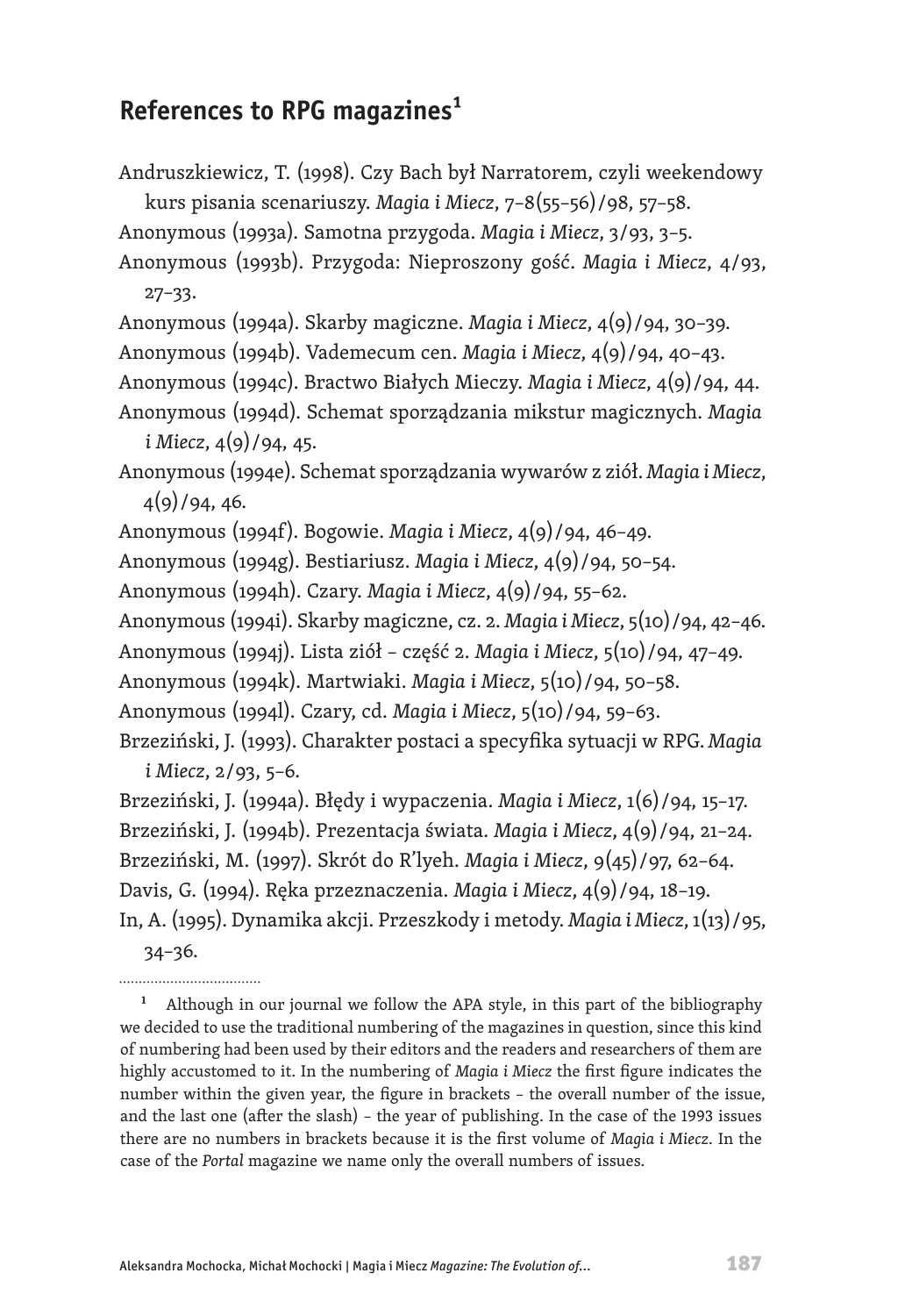- Felton, C. (1994). Nie potrzeba nam psycholi. *Magia i Miecz*, 4(9)/94, 12–17. Hunter (1994). Mieczem i magią. *Magia i Miecz*, 5(10)/94, 1.
- Gałecki, R. (1994). Karczmarzu, piwa! *Magia i Miecz*, 4(9)/94, 25–29.
- Gałecki, R. (1996). Narodziny storytellingu. *Magia i Miecz*, 1(25)/96, 26–31.
- Hockabout, C. (1995). Polityka bólu (trans. T. Kreczmar). *Magia i Miecz*, 12(24)/95, 34–47.
- Kocuj, M. (1994). Długa droga do domu. *Magia i Miecz*, 6(11)/94, 31–34.
- Kołodziejczak, T., Brzeziński, J. (1995). Strefa Śmierci. *Magia i Miecz*,  $1(13)/95, 40-57.$
- Kołodziejczak, T., Komuda, J. (1994). Pięć lampek. *Magia i Miecz*, 4(9)/94, 63–66.
- Komuda, J. (1994). Kat i jego warsztat pracy. *Magia i Miecz*, 5(10)/94, 19–21.
- Kubasik, C. (1998). Interaktywne narzędzia (1). *Magia i Miecz*, 5(53)/98, 64–66.
- Leszczyński, E. (1995). Po zamknięciu oczu. *Magia i Miecz*, 12(24)/95, 16–21.
- M., C. (1993). Wpływ gier Role-Playing na zmiany w psychice. *Magia i Miecz*, 2/93, 4.
- Marciniak, A. (1994a). Call of Cthulhu. *Magia i Miecz*, 5(10)/94, 6–8.
- Marciniak, A. (1994b). Duch. *Magia i Miecz*, 5(10)/94, 33–41.
- Marciniak, A. (1995). Mieczem i magią. *Magia i Miecz*, 12(24)/95, 1.
- Matusiewicz, A. (1995). Szanujmy wspomnienia. *Magia i Miecz*, 10(22)/95, 34–36.
- Mincberg, P. (1994). Pułapki. *Magia i Miecz*, 3(8)/94, 7–11.
- Miszkurka, A., Kreczmar, T. (1994a). Dom. *Magia i Miecz*, 5(10)/94, 26–32.
- Miszkurka, A., Kreczmar, T. (1994b). Włos się jeży, czyli jak przestraszyć graczy. *Magia i Miecz*, 5(10)/94, 10–15.
- Miszkurka, A., Kreczmar, T. (1994c). Dom II: Urodziny Alvina. *Magia i Miecz*, 7(12)/94, 34–42.
- Miszkurka, A., Kreczmar, T. (1995). Włos się jeży II. *Magia i Miecz*, 12(24)/95, 10–15.
- Mortka, M. (1996). Warhammer a storytelling. *Magia i Miecz*, 9(33)/96, 8–11. Niewęgłowski, M. (1996). Parę słów o walce. *Magia i Miecz*, 3(27)/96, 18–23. Nowak, M. (1995). Chleb najemników. *Magia i Miecz*, 10(22)/95, 33.
- Opara, P. (1993). Czarownik Damazy o niewidzialności. *Magia i Miecz*, 4/93, 6–9.
- Opara, P. (1994). Fenomen Magicznego Pocisku. *Magia i Miecz*,1(6)/94, 18–21.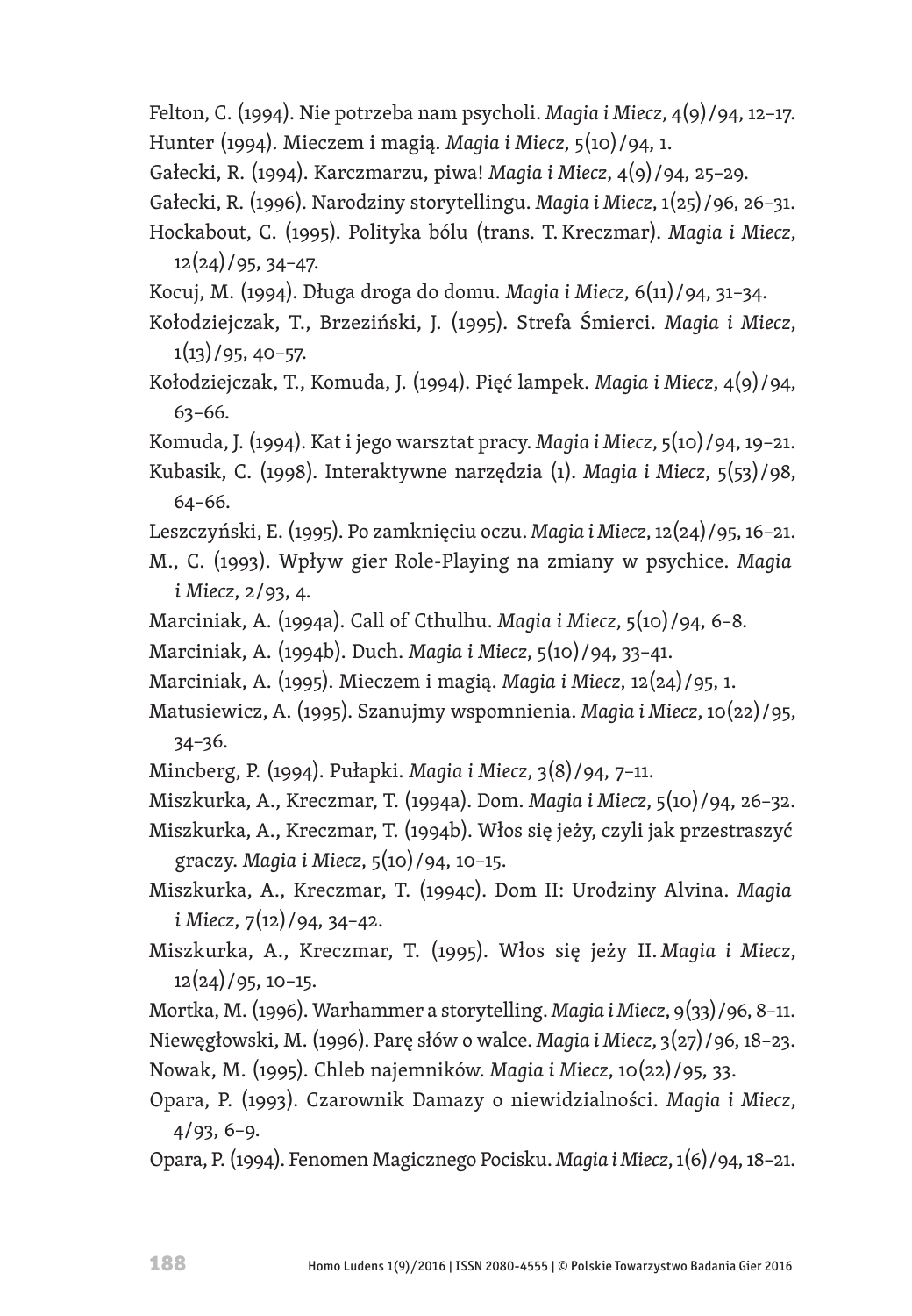Paszkowski, D. (1995). Kroniki awanturnicze. *Magia i Miecz*, 4(16)/95, 22–23. Piekara, J. (1994). Sługa Boży. *Magia i Miecz*, 5(10)/94, 64–68.

- Pogoda, Ł. M., REMOV (2000). Quentin kilka słów o konkursie, czyli garść uwag o tym, jak PISAĆ dobre scenariusze. *Magia i Miecz*,  $12(84)/00$ ,  $104-105$ .
- Pogoda, Ł. M. (1996). Z kostkami czy bez? *Magia i Miecz*, 3(27)/96, 26–32. Rolston, K. (1994). Element ryzyka. *Magia i Miecz*, 4(9)/94, 5–10.
- Sapkowski, A. (1994a). Tym, którzy pierwszy raz. *Magia i Miecz*, 2(7)/94, 30–51.
- Sapkowski, A. (1994b). Oko Yrrhedesa. *Magia i Miecz*, 2(7)/94, 52–64.
- Smoq (1995a). Więcej realizmu! *Magia i Miecz*, 2(14)/95, 30–33.
- Smoq (1995b). Jeszcze więcej realizmu. *Magia i Miecz*, 7–8(19–20)/95, 21–23.
- Szaleniec, J. (2001). O tworzeniu intrygi. Almanach i przygoda w jednym. *Magia i Miecz*, 11(95)/01, 41–45.

Szaleniec, M. (2000a). Opowieść ponad wszystko. *Portal*, 4, 108–111.

- Szaleniec, M. (2000b). Tajemnica Morza Szponów. *Portal*, 5, 120–131.
- Szrejter, A. (1994). Czy Wikingowie mieli rogi? *Magia i Miecz*, 1(6)/94, 12–13.
- Szyłak, J. (1994). Oblicza horroru. *Magia i Miecz*, 5(10)/94, 9–11.
- Szyndler, A. (1993a). Kryształy Czasu. *Magia i Miecz*, 1/93, 4–19.
- Szyndler, A. (1993b). Demoniczna Horda. *Magia i Miecz*, 5/93, 34–37.
- Szyndler, A. (1994). Vademecum walki, część 1. *Magia i Miecz*, 6(11)/94, 57–60.
- Trzewiczek, I. (1998). Opowieść o zemście. *Magia i Miecz*, 12(60)/98, 53–59.
- Trzewiczek, I. (1999). Jesienna gawęda. *Magia i Miecz*, 1(61)/99, 49–50.

Trzewiczek, I. (2002). Rzecz o turlaniu. *Portal*, 12, 14–20.

Victor, Stępień, T. (1993). X przykazań Mistrza Gry. *Magia i Miecz*, 2/93, 2–3. Wałaszewski, Z. (1994). Wampir – książę krwi. *Magia i Miecz*, 5(10)/94, 16–18. Zegar, R. (1994). Rycerz. *Magia i Miecz*, 1(6)/94, 10–11.

Żurek, J. (1994). Drużyna na chorobowym. *Magia i Miecz*, 5(10)/94, 23–25.

# **Other References**

Bøckmann, P. (2003). The Three Way Model. Revision of the Threefold Model. In: M. Gade, L. Thorup, M. Sander (eds.), *As Larp Grows*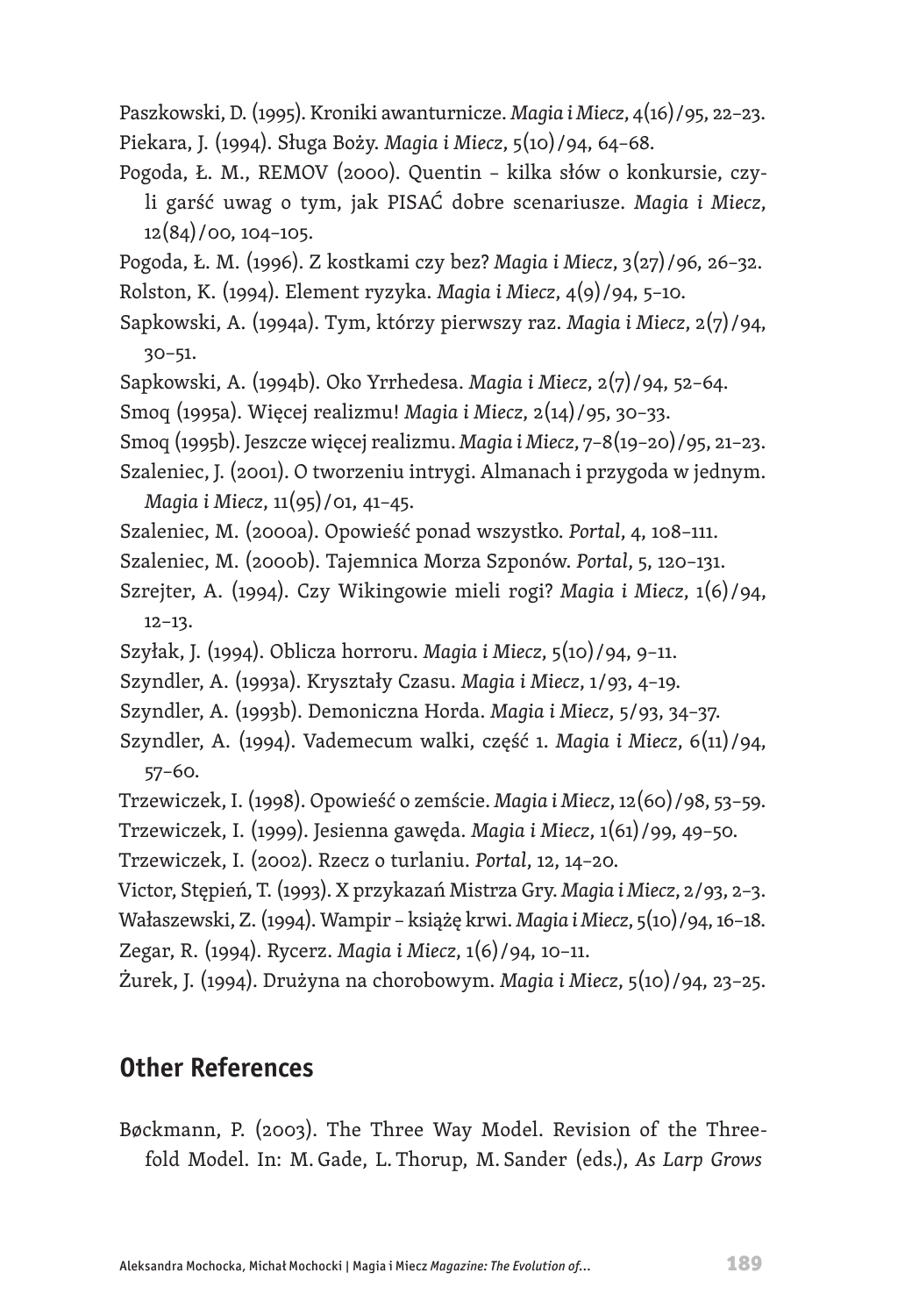*Up* – *Theory and Method in Larp*. Frederiksberg: Projektgruppen KP03. Online: <http://web.science.mq.edu.au/~isvr/Documents/pdf%20 files/LARP/three\_way\_model.pdf>. Access date: 31 October 2016.

- Cover, J. G. (2010). *The Creation of Narrative in Tabletop Role-Playing Games*. Jefferson, North Carolina: McFarland & Co.
- Dormans, J. (2006). On the Role of the Die: A brief ludologic study of penand-paper roleplaying games and their rules. *Game Studies*, *6*(1). Online: <http://gamestudies.org/0601/articles/dormans>. Access date: 31 October 2016.
- Edwards, R. (2001). *GNS and Other Matters of Role-Playing Theory, Chapter 2*. Online: <http://www.indie-rpgs.com/articles/3>. Access date: 31 October 2016.
- Edwards, R. (2003). *The whole model this is it*. Online: <http://www.indierpgs.com/archive/index.php?topic=8655>. Access date: 31 October 2016.
- Hite, K. (2007). Narrative Structure and Creative Tension in "Call of Cthulhu". In: P. Harrigan, N.Wardrip-Fruin (eds.), *Second Person: Role-Playing and Story in Games and Playable Media* (p. 31–40). Cambridge: MIT Press.
- Kim, J. H. (1998). *The Threefold Model FAQ*.Online: <http://www.darkshire. net/jhkim/rpg/theory/threefold/faq\_v1.html>. Access date: 31 October 2016.
- Kim, J. H. (2007). *rec.games.frp.advocacy info*. Online: <http://www.darkshire.net/jhkim/rpg/theory/rgfa>. Access date: 15 November 2016.
- Mackay, D. (2001). *The Fantasy Role-Playing Game: A New Performing Art*. Jefferson, North Carolina: McFarland & Co.
- Mäkelä, E., Koistinen, S., Siukola, M., Turunen, S. (2005). The Process Model of Role Playing. In: P. Bøckman, R. Hutchison (eds.). *Dissecting Larp. Collected papers for Knutepunkt 2005, the 9th annual Nordic Conference on larp* (p. 205–236). Oslo: Knutepunkt. Online: <http:// knutepunkt.laiv.org/dissectionlarp.pdf>. Access date: 31 October 2016.
- Mochocki, M. (2007). *Między grą a literaturą. Scenariusze narracyjnych gier fabularnych*. Gdańsk: unpublished PhD dissertation.
- Nephew, M. A. B. (2003). *Playing with Power: The Authorial Consequences of Roleplaying Games*. Milwaukee: University of Wisconsin.
- Peterson, J. (2012). *Playing at the World: A History of Simulating Wars, People and Fantastic Adventures, from Chess to Role-Playing Games*. San Diego: Unreason Press.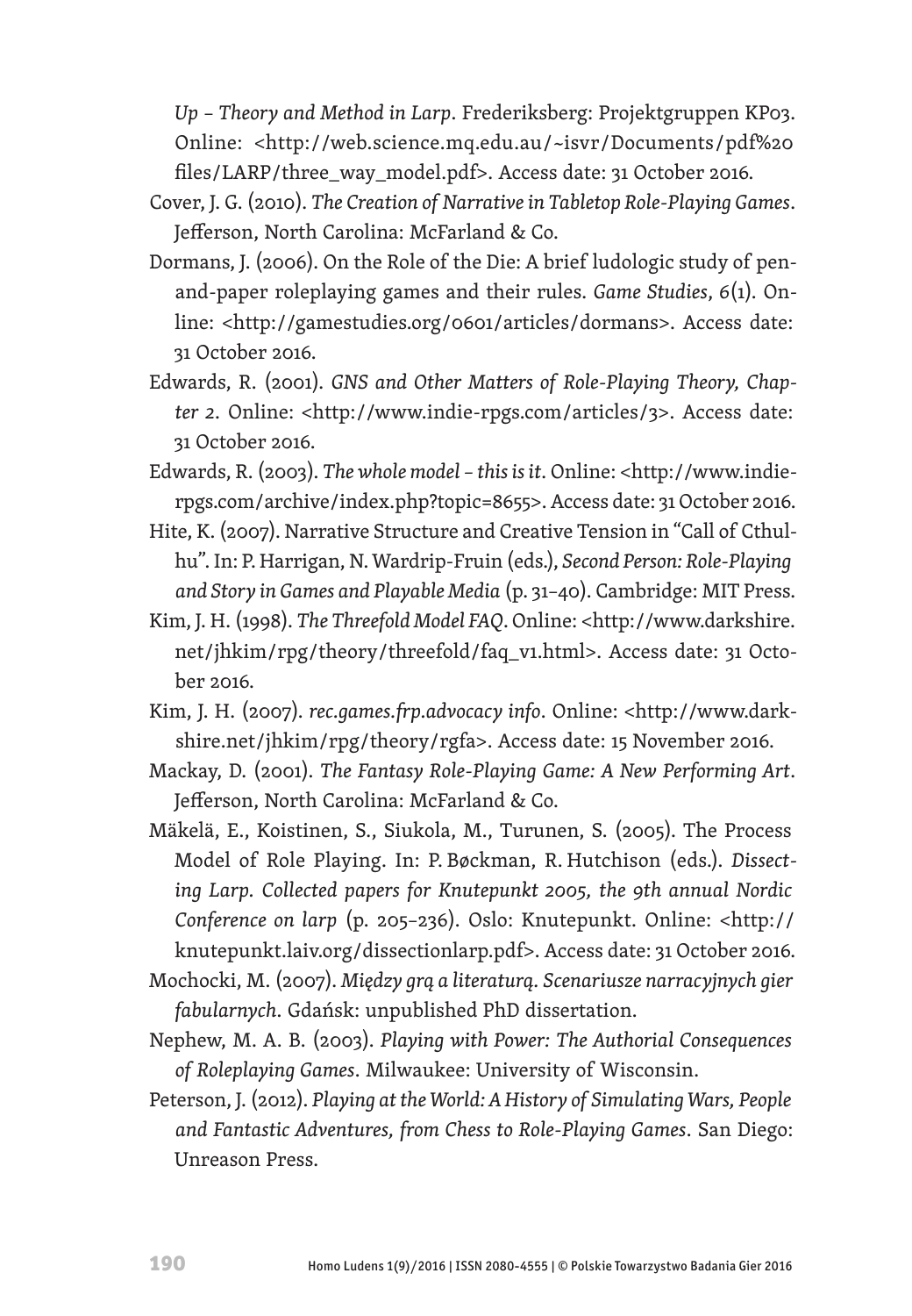- rec.games.frp.advocacy group (May–August 1997). Online: <http://groups. google.com/forum/#!forum/rec.games.frp.advocacy>. Access date: 31 October 2016.
- Stachyra, M. (2014). *Kampania: "Magia i Miecz" kultowe pismo o RPG powraca*. Online: <http://wspieram.to/magiaimiecz>. Access date: 4 November 2016.
- Tresca, M. J. (2011). *The Evolution of Fantasy Role-Playing Games*. Jefferson, North Carolina: McFarland & Co.
- Wick, J. (1 October 2014). *Chess is not an RPG: The Illusion of Game Balance*. Online: <http://johnwickpresents.com/games/game-designs/chess-isnot-an-rpg-the-illusion-of-game-balance>. Access date: 31 October 2016.
- Wikipedia (2014). *Zły Cień. Kruki Urojenia*. Online: <https://pl.wikipedia. org/wiki/Zły\_Cień\_Kruki\_Urojenia>. Access date: 31 October 2016.

# **Ludography**

Abrakadabra, J., Trzewiczek, I. (2000). *Frankenstein Faktoria*. Gliwice: Portal.

Abrakadabra, J., Trzewiczek, I. (2001). *Frankenstein Factory* (trans. unknown). Sevilla: Edge Entertainment.

- Charlton, S. C. (1984). *Middle-earth Role Playing*. Charlottesville, Virginia: Iron Crown Enterprises.
- Charlton, S. C. (1996). *Śródziemie. Gra fabularna* (trans. M. Soczówka, W. T. Szypuła). Warszawa: Mag.
- Charette, R. N., Hume, P., Dowd, T. (1989). *Shadowrun: Where Man Meets Magic and Machine*. Chicago: FASA.
- Charette, R. N., Hume, P., Dowd, T. (1997). *Shadowrun* (trans. T. Nowaczyk). Warszawa: ISA.

Główka, M., Główka, R. (1999). Szermierz. *Portal*, *1*(1), 36–47.

Gorden, G. (1993). *Earthdawn*. Chicago: FASA.

Greczyszyn, J. S. (1995). *Zły Cień: Kruki Urojenia*. Warszawa: Szaman.

Gygax, G., Arneson, D. (1974). *Dungeons & Dragons: Rules for Fantastic Medieval Wargames, Playable with Paper and Pencil and Miniature Figures*. Lake Geneva, Wisconsin: Tactical Studies Rules.

Gygax, G. (1977). *Advanced Dungeons & Dragons. Monster Manual*. Lake Geneva, Wisconsin: TSR Hobbies.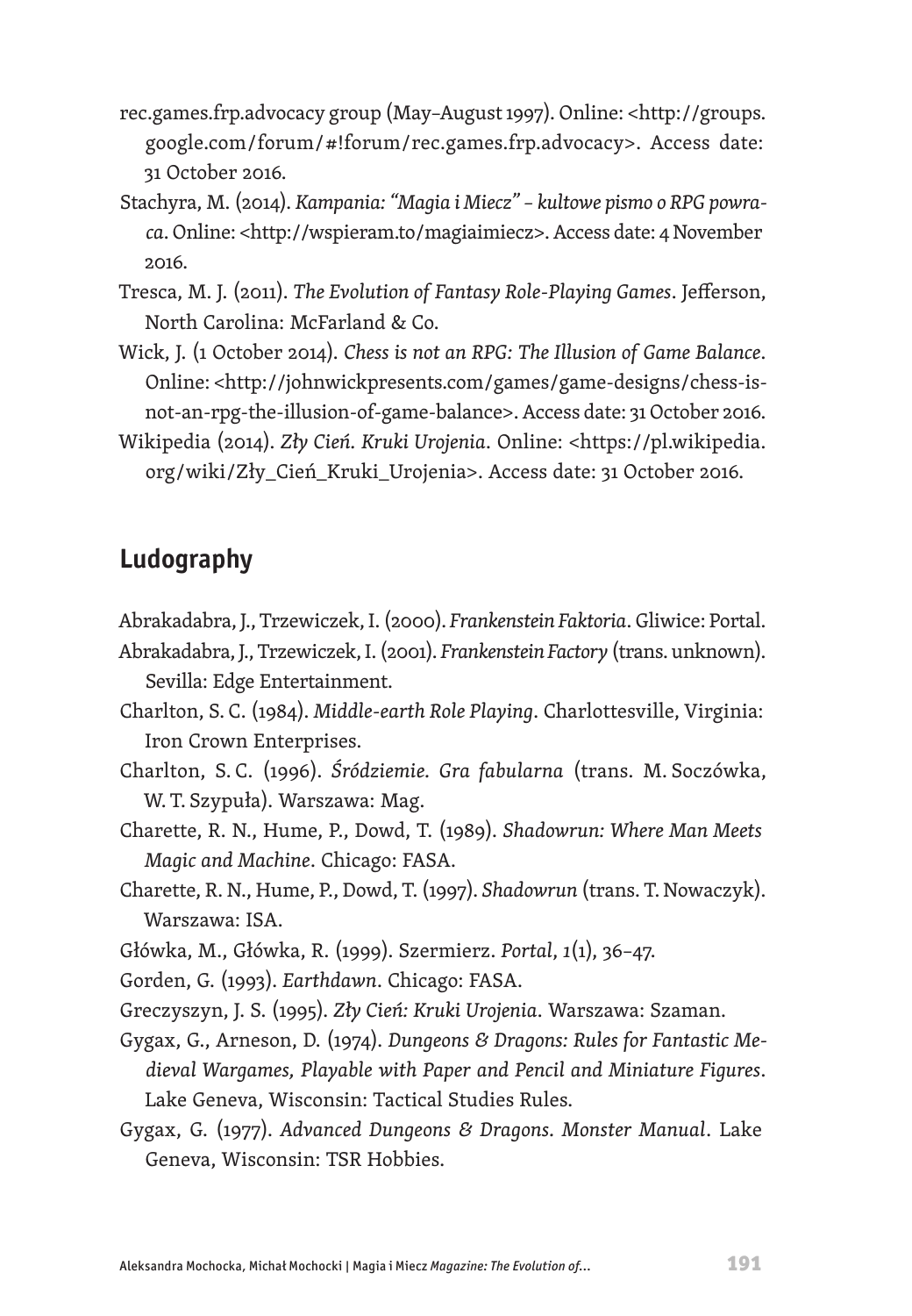- Gygax, G. (1978). *Advanced Dungeons & Dragons. Player's Handbook*. Lake Geneva, Wisconsin: TSR Hobbies.
- D. Cook, S. Winter, J. Pickens. (1995). *Advanced Dungeons & Dragons 2E. Podręcznik gracza* (trans. M. Soczówka, M. Karczewski, T. Kreczmar, W. Szypuła). Warszawa: TM-Semic.
- Halliwell, R., Priestley, R., Davis, G., Bambra, J., Gallagher, P. (1986), *Warhammer Fantasy Roleplay: A Grim World of Perilous Adventure*. Eastwood: Games Workshop.
- Halliwell, R., Priestley, R., Davis, G., Bambra, J., Gallagher, P. (1994). *Warhammer Fantasy Roleplay: Edycja polska* (trans. L. Kowalik, A. Maj, J. Brzeziński, P. W. Cholewa, R. Gałecki, A. Marciniak, T. Kołodziejczak, D. J. Toruń). Warszawa: Mag.
- Hensley, S. L. (1996). *Deadlands*. Blacksburg, Virginia: Pinnacle Entertainment Group.
- Hensley, S. L. (2000), *Deadlands: Martwe ziemie. Podręcznik gracza* (trans. A. Fulińska, J. Janicki, T. Z. Majkowski, K. Nahlik, M. R. Rokita, R. Wojciechowski). Warszawa: Mag.
- Komuda, J., Baryłka, M., Jurewicz, M. (1997). *Dzikie Pola*. Warszawa: Mag.
- Oracz, M. (2001a). *De Profundis: Listy z otchłani*. Gliwice: Portal.
- Oracz, M. (2001b). *De Profundis: Letters from the Abyss* (trans. M. Slapa, M.A. Pica). London: Hogshead.
- Oracz, M. (2002). *De Profundis: cartas desde el abismo* (trans. unknown). Sevilla: Edge Entertainment.
- Oracz, M. (2003). *De profundis. Ein Erzählspiel in Briefform* (trans. R. Sandfuchs). Krimsus Krimskrams-Kiste: München.
- Petersen, S., Willis, L. (1981). *Call of Cthulhu. Fantasy Role-playing in the Worlds of H. P. Lovecraft*. Albany, California: Chaosium.
- Petersen, S., Willis, L. (1995). *Zew Cthulhu. Gra fabularna osadzona w światach H. P. Lovecrafta* (trans. J. Brzeziński, R. Gałecki, M. Kocuj, T. Kreczmar, A. Marciniak, J. Rodriguez, M. Soczówka, W. T. Szypuła, K. Żurek). Warszawa: Mag.
- Pondsmith, M. (1990). *Cyberpunk 2020*. Renton, Washington: R. Talsorian Games.
- Pondsmith, M. (1994). *Cyberpunk 2020* (trans. J. Brzeziński, T. Jasinkiewicz). Warszawa: Copernicus Corporation.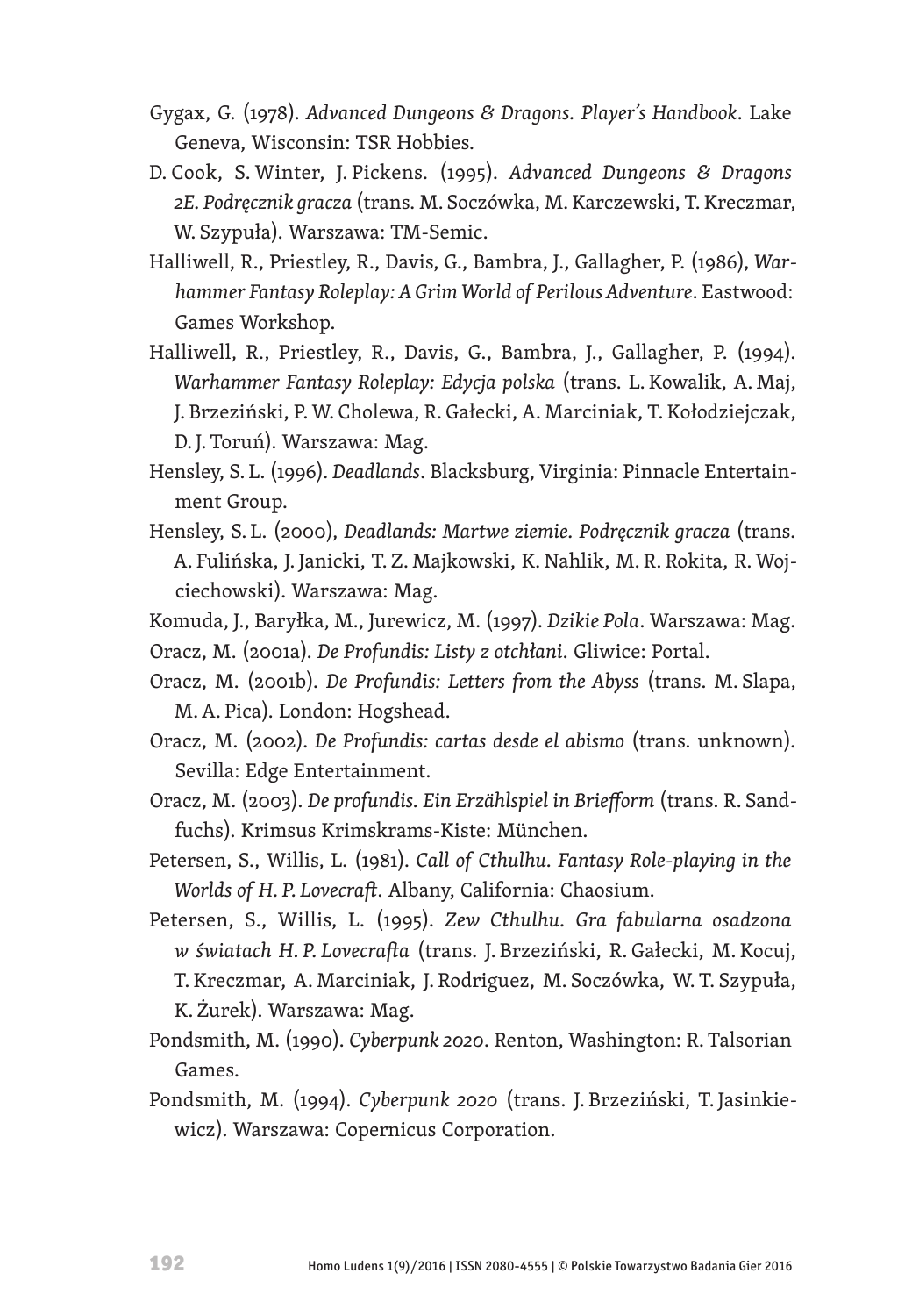- Rein-Hagen, M. (1991). *Vampire: The Masquerade*. Clarkston, Georgia: White Wolf.
- Rein-Hagen, M. (1992). *Werewolf: the Apocalypse*. Stone Mountain, Georgia: White Wolf.
- Rein-Hagen, M. (1996). *Wampir: Maskarada. Narracyjna gra grozy* (trans. R. Gałecki). Warszawa: ISA.
- Rein-Hagen, M. (1996). *Wilkołak: Apokalipsa. Edycja polska* (trans. M. Soczówka, W. T. Szypuła). Warszawa: Mag.
- Sapkowski, A. (1999). *Oko Yrrhedesa*. Warszawa: Mag.
- Simbalist, E. E., Backhaus, W. (1977). *Chivalry & Sorcery: Warfare & Wizardry in the Feudal Age*. Roslyn, New York: Fantasy Games Unlimited.
- St.Andre, K., Perrin, S. (1981). *Stormbringer: Fantasy Role-Playing in the World of Elric Created by Michael Moorcock in His Novels*. Albany, California: Chaosium.
- Szyndler, A. (1998). *Kryształy Czasu*. Warszawa: Mag.
- Tynes, J. (1995). *Puppetland: a storytelling game with strings in a grim world of make-believe*. Online: <http://johntynes.com/revland2000/rl\_puppetland\_www.html>. Access date: 30 October 2016.
- Tynes, J. (1999). *Puppetland: A Storytelling Game with Strings in a Grim World of Make-believe / Power Kill: A Roleplaying Metagame*. London: Hogshead.
- Wallis, J. (1998). *The extraordinary Adventures of Baron Munchausen: A Superlative Role-Playing Game in a New Style: Devised & Written by Baron Munchausen*. London: Hogshead.
- Wallis, J. (2001). *Niezwykłe Podróże i zadziwiające Przygody Barona Munchausena* (trans. T. Z Majkowski). Gliwice: Portal.
- Wick, J. (1997). *Legend of the Five Rings: Roleplaying in the Emerald Empire*. Ontario, California: Alderac Entertainment Group.
- Wick, J. (2000). *Legenda Pięciu Kręgów. Gra fabularna w Szmaragdowym Cesarstwie* (trans. K. Nahlik, T. Majkowski, Ł. M. Pogoda, K. Świątek, B. Brudnik). Warszawa: Tori.
- Wieck, S., Earley, C., Wieck, S. (1993). *Mage: The Ascension: A Storytelling Game of Modern Magick*. Stone Mountain, Georgia: White Wolf.
- Wieck, S., Earley, C., Wieck, S. (1999). *Mag: Wstąpienie. Duma, moc, paradoks: Narracyjna gra na krawędziach rzeczywistości* (trans. A. Golański). Warszawa: ISA.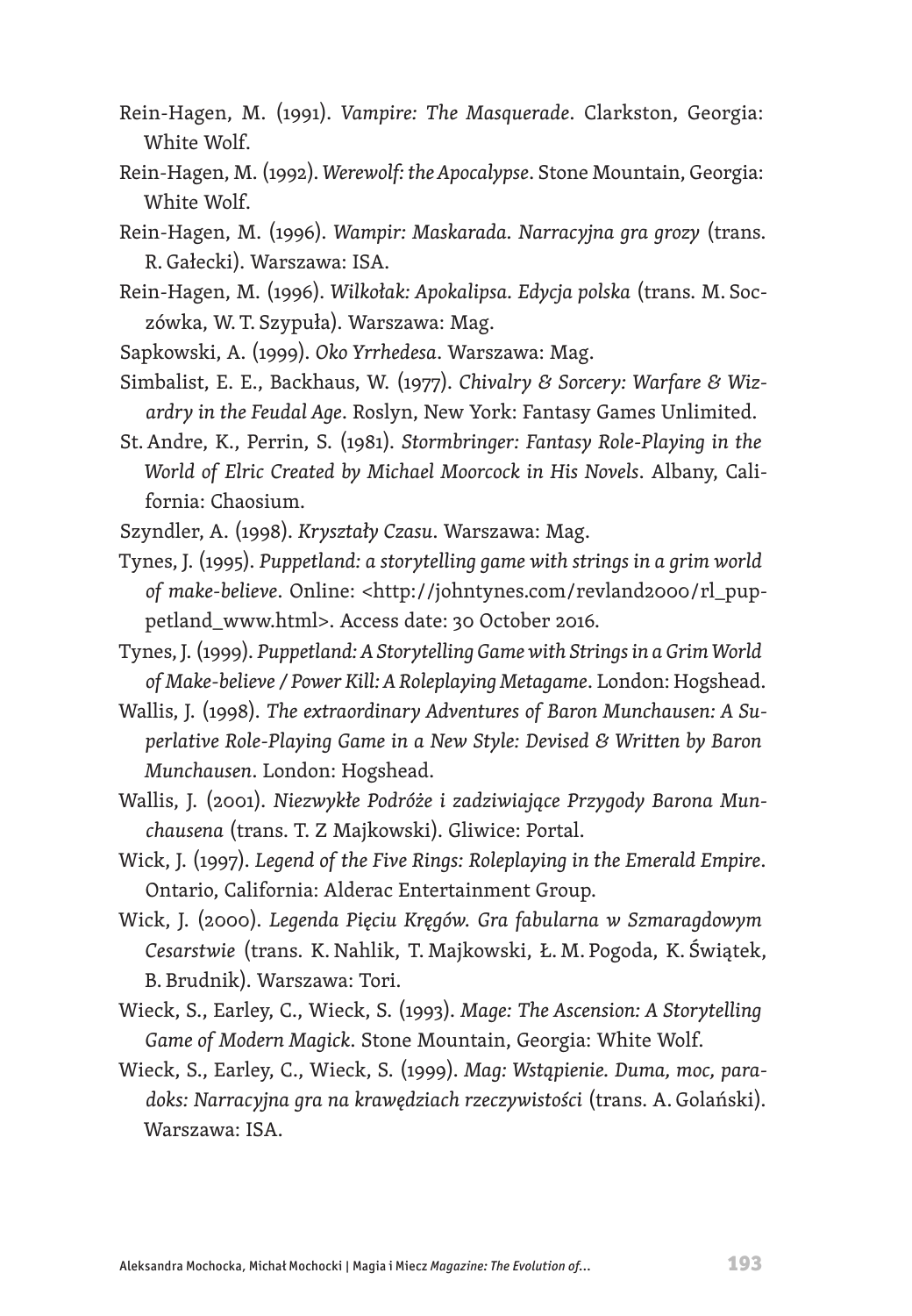**Aleksandra Mochocka, PhD** – Assistant Professor at Department of English Studies and teacher at Gamedec.UKW at Humanities 2.0, Kazimierz Wielki University in Bydgoszcz, Poland.

**Michał Mochocki, PhD** – Assistant Professor at Department of English Studies and creator of Gamedec.UKW at Humanities 2.0, Kazimierz Wielki University in Bydgoszcz, Poland.

#### **Magazyn "Magia i Miecz": Ewolucja narracyjnych RPG w Polsce i jej anglosaski kontekst**

**Abstrakt:** Artykuł omawia ewolucję narracyjnych gier fabularnych w Polsce przez pryzmat "Magii i Miecza" (1993–2002), pierwszego i przez długi czas jedynego komercyjnego czasopisma RPG w kraju. Ewolucję tę analizujemy, opierając się na "klasycznym" modelu: gamizm-narratywizm-symulacjonizm, i w zestawieniu z historią RPG w krajach anglojęzycznych. Mimo że do Polski RPG dotarły 20 lat po swoich narodzinach, gdy symulacjonizm i bezkostkowy storytelling były już dobrze znane za granicą, *Magia i Miecz* nie od razu przejęła wszystkie style grania. Polskie RPG przeszło przez te same etapy rozwojowe co amerykańskie: od gamizmu, przez symulacjonizm, narratywizm i bezkostkowy storytelling, po kostkowy storytelling i gry Nowej Fali / indie.

Słowa kluczowe: gry fabularne, RPG, "Magia i Miecz", model GNS